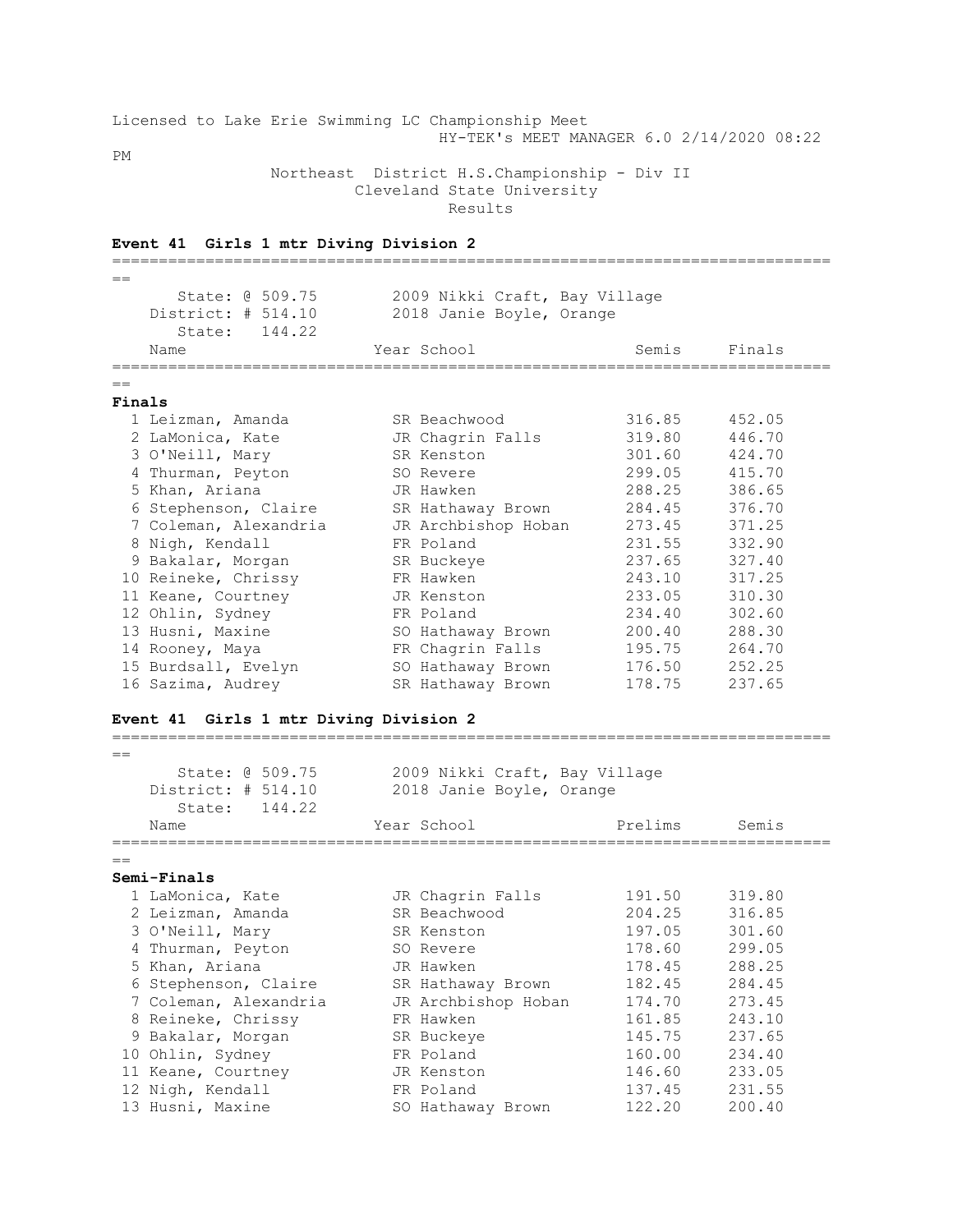| 14 Rooney, Maya       | FR Chagrin Falls  | 125.65 | 195.75 |
|-----------------------|-------------------|--------|--------|
| 15 Sazima, Audrey     | SR Hathaway Brown | 109.65 | 178.75 |
| 16 Burdsall, Evelyn   | SO Hathaway Brown | 106.00 | 176.50 |
| 17 Allan, Lillian     | SR Bay            | 92.50  | 161.35 |
| 18 Blatnik, Christine | SR Padua          | 100.50 | 155.90 |
| 19 Mason, Amelia      | FR Poland         | 101.60 | 152.80 |

# **Event 41 Girls 1 mtr Diving Division 2**

| $=$ |                       |                               |        |         |
|-----|-----------------------|-------------------------------|--------|---------|
|     | State: 0 509.75       | 2009 Nikki Craft, Bay Village |        |         |
|     | District: # 514.10    | 2018 Janie Boyle, Orange      |        |         |
|     | 144.22<br>State:      |                               |        |         |
|     | Name                  | Year School                   | Seed   | Prelims |
| $=$ |                       |                               |        |         |
|     | Preliminaries         |                               |        |         |
|     | 1 Leizman, Amanda     | SR Beachwood                  | 454.20 | 204.25  |
|     | 2 O'Neill, Mary       | SR Kenston                    | 470.15 | 197.05  |
|     |                       |                               | 475.00 | 191.50  |
|     | 3 LaMonica, Kate      | JR Chagrin Falls              |        |         |
|     | 4 Stephenson, Claire  | SR Hathaway Brown             | 382.85 | 182.45  |
|     | 5 Thurman, Peyton     | SO Revere                     | 370.15 | 178.60  |
|     | 6 Khan, Ariana        | JR Hawken                     | 374.35 | 178.45  |
|     | 7 Coleman, Alexandria | JR Archbishop Hoban           | 349.75 | 174.70  |
|     | 8 Reineke, Chrissy    | FR Hawken                     | 302.65 | 161.85  |
|     | 9 Ohlin, Sydney       | FR Poland                     | NP     | 160.00  |
|     | 10 Keane, Courtney    | JR Kenston                    | 340.85 | 146.60  |
|     | 11 Bakalar, Morgan    | SR Buckeye                    | 292.75 | 145.75  |
|     | 12 Nigh, Kendall      | FR Poland                     | NP     | 137.45  |
|     | 13 Rooney, Maya       | FR Chagrin Falls              | 262.30 | 125.65  |
|     | 14 Husni, Maxine      | SO Hathaway Brown             | 311.45 | 122.20  |
|     | 15 Sazima, Audrey     | SR Hathaway Brown             | 280.75 | 109.65  |
|     |                       |                               | 283.95 | 106.00  |
|     | 16 Burdsall, Evelyn   | SO Hathaway Brown             |        |         |
|     | 17 Mason, Amelia      | FR Poland                     | NP     | 101.60  |
|     | 18 Blatnik, Christine | SR Padua                      | 236.30 | 100.50  |
|     | 19 Allan, Lillian     | SR Bay                        | 265.00 | 92.50   |

# **Event 42 Girls 200 Yard Medley Relay Division 2**

|     | State: 0 1:41.63            | 2018 Hawken                                                                        |  |
|-----|-----------------------------|------------------------------------------------------------------------------------|--|
|     |                             | P. Brown, S. Bare, A. Hay, B. Hart                                                 |  |
|     |                             | District: $\#$ 1:43.81 $\frac{2}{14}/\frac{2018}{2018}$ Gates Mills Hawken, Hawken |  |
|     |                             | P Brown, E Miller, A Hay, B Hart                                                   |  |
|     | State: 1:44.22              | 2017 Hawken, Hawken                                                                |  |
|     |                             | C. Hart, E. Miller, S. Crawford, B. Hart                                           |  |
|     | School                      | Seed<br>Finals                                                                     |  |
|     |                             |                                                                                    |  |
| $=$ |                             |                                                                                    |  |
|     |                             |                                                                                    |  |
|     | 1 Shaker Hts Hathaway Brown | $1:54.82$ $1:45.21$                                                                |  |
|     | 1) O'Brien, Mairin JR       | 2) Gaudiani, Rose SR                                                               |  |
|     | 3) Sun, Helen SR            | 4) MacPhail, Ellie JR                                                              |  |
|     | 26.39                       | 56.34 (29.95) 1:21.82 (25.48)<br>1:45.21                                           |  |
|     | (23.39)                     |                                                                                    |  |
|     | 2 Gates Mills Hawken        | $1:50.24$ $1:45.79$                                                                |  |
|     | 1) Sylvan, Lena JR          | 2) Bare, Sydney JR                                                                 |  |
|     | 3) Berlin, Lindsay SR       | 4) Hart, Bainon SR                                                                 |  |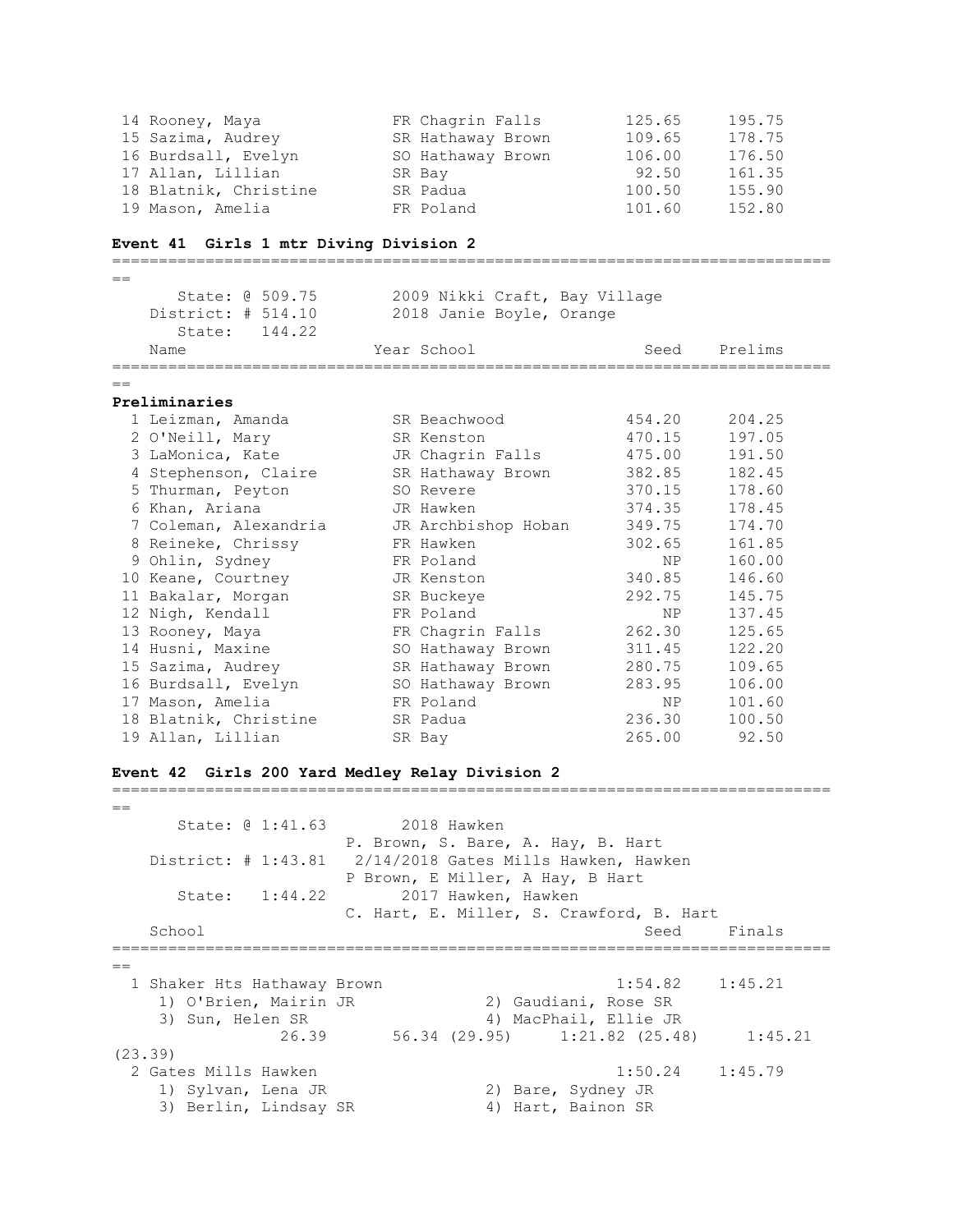27.52 55.70 (28.18) 1:22.19 (26.49) 1:45.79 (23.60) 3 Gates Mills Gilmour Academy 1:52.37 1:46.71 1) Radigan, Kylee SO 2) Ohaimhirgin, Cate SR 3) Meyer, Abby JR 4) Valenza, Grace SR 27.69 56.61 (28.92) 1:22.50 (25.89) 1:46.71 (24.21) 4 Bay Village Bay 1:53.88 1:51.27 1) Miedza, Maja SR 2) LaRosa, Nina FR 3) Reid, Kelsey SR 4) Lindway, Claire SO 27.69 58.27 (30.58) 1:25.69 (27.42) 1:51.27 (25.58) 5 Pepper Pike Orange 1:57.14 1:51.82 1) Hollington, Katie JR 2) Halloran, Kate SO 3) Klinginsmith, Lily SO 4) Klinginsmith, Anna JR 28.20 1:00.72 (32.52) 1:26.27 (25.55) 1:51.82 (25.55) 6 Chagrin Falls 1:58.33 1:52.12 1) Bare, Libby SR 2) Machado, Madi FR 3) Klug, Isabella SR 4) Guddy, Ellen SR 29.04 59.21 (30.17) 1:27.24 (28.03) 1:52.12 (24.88) 7 Archbishop Hoban 1:56.38 1:54.29 1) Zaucha, Megan SR 2) Jacknewitz, Lilly SO 3) Cook, Natalie SO 4) Wyszynski, Grace JR 30.50 1:00.97 (30.47) 1:28.76 (27.79) 1:54.29 (25.53) 8 Chagrin Falls Kenston 1:56.22 1:55.33 1) Bochenek, Molly FR 2) Jones, Madison FR 3) Shafer, Leilah JR (4) Evans, Emily JR 30.97 1:03.03 (32.06) 1:30.09 (27.06) 1:55.33 (25.24) 9 Shaker Hts Laurel 1:58.69 1:55.46 1) Woolley, Elisabeth JR 2) Barragate, Bella JR 3) Hagen, Victoria SR 4) Malcolm, Linzy SR 31.24 1:30.27 (59.03) 1:55.46 (25.19)<br>arlington 1:56.48 1:55.89 10 Alliance Marlington 1) Montgomery, Megan FR 2) Cox, Claire FR 3) Bugara, Baila SO 4) Boyce, Aubyn SR 30.78 1:01.70 (30.92) 1:28.87 (27.17) 1:55.89 (27.02) 11 Mentor Lake Catholic 2:00.71 1:56.21 1) Trem, Sophia FR 2) Trem, Natali SR 3) Sowko, Emily SO 4) O'Keeffe, Maria JR 30.43 1:30.86 (1:00.43) 1:56.21 (25.35) 12 Cuyahoga Heights 1:59.01 1:56.81 1) Zahand, Olivia FR 2) Voytek, Kenni JR 3) Kattler, Victoria SR (4) Ellis, Megan JR 30.71 1:29.97 (59.26) 1:56.81 (26.84) 13 Beachwood 1:57.15 1:57.60<br>1) Gao, Yaya SR 2) Fan, Emily JR 1) Gao, Yaya SR 2) Fan, Emily JR 3) O'Neill, Shannon SR 4) Adams, Abby SR 30.36 1:02.34 (31.98) 1:31.18 (28.84) 1:57.60 (26.42) 14 Elyria Catholic 2:00.94 1:58.04 1) Kurtzweil, Bridget FR 2) Kurtzweil, Nina SR 3) Susi, Katie SO 4) Campagna, Athena JR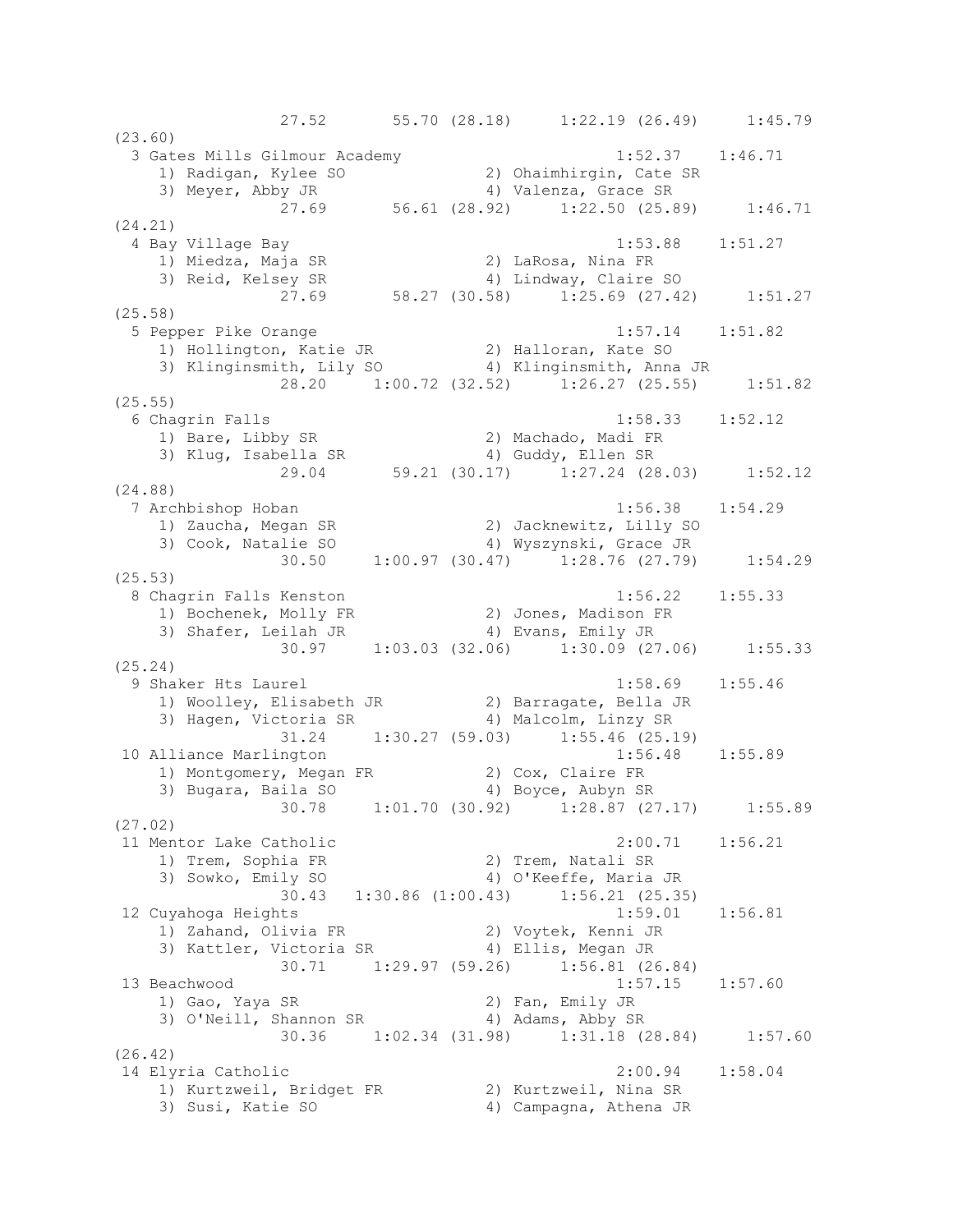|                                                                                         |  | 28.86 1:29.22 (1:00.36) 1:58.04 (28.82)           |         |
|-----------------------------------------------------------------------------------------|--|---------------------------------------------------|---------|
| 15 Poland Seminary                                                                      |  | $1:58.41$ $1:58.87$                               |         |
|                                                                                         |  |                                                   |         |
|                                                                                         |  |                                                   |         |
|                                                                                         |  | 32.21 1:32.63 (1:00.42) 1:58.87 (26.24)           |         |
| 16 Cleveland Heights Beaumont                                                           |  | $1:58.52$ $1:59.52$                               |         |
|                                                                                         |  |                                                   |         |
| 1) Jones, Maria JR (2) Robinson, True SR<br>3) Zorman, Audrey JR (4) Rudmann, Mateja SO |  |                                                   |         |
|                                                                                         |  | $31.65$ $1:34.09$ $(1:02.44)$ $1:59.52$ $(25.43)$ |         |
| 17 Fairview Park Fairview                                                               |  | 2:00.01                                           | 2:00.53 |
| 1) Kaufmann, Allison FR 2) Crawford, Andi SO                                            |  |                                                   |         |
| 3) Malloy, Sophie SR 4) Wiemels, Alyssa SO                                              |  |                                                   |         |
|                                                                                         |  | 32.04 1:33.51 (1:01.47) 2:00.53 (27.02)           |         |
| 18 Perry                                                                                |  | 1:59.73                                           | 2:03.40 |
| 1) Kitchen, Hope SO (2) Renau, Addison FR                                               |  |                                                   |         |
| 3) Hurley, Lauren SR (4) Kusar, Emily SO                                                |  |                                                   |         |
|                                                                                         |  | 29.75 1:36.49 (1:06.74) 2:03.40 (26.91)           |         |
| 19 Chesterland West Geauga                                                              |  | 2:03.24 2:04.98                                   |         |
| 1) Eddy, Asa SO                                                                         |  | 2) Chase, Ashley FR                               |         |
| 3) Chase, Catelyn JR (4) Whitmer, Rebecca JR                                            |  |                                                   |         |
|                                                                                         |  | $31.67$ $1:36.41$ $(1:04.74)$ $2:04.98$ $(28.57)$ |         |
| 20 Copley                                                                               |  | $2:04.11$ $2:07.89$                               |         |
| 1) Jones, Alison SR                                                                     |  | 2) DiRocco, Natalia SO                            |         |
| 3) Brown, Vivian FR 4) Persinger, Hailey SO                                             |  |                                                   |         |
|                                                                                         |  | 32.01 1:40.12 (1:08.11) 2:07.89 (27.77)           |         |

## **Event 43 Girls 200 Yard Freestyle Division 2**

| $==$    |                                                     |       |                                             |                     |  |
|---------|-----------------------------------------------------|-------|---------------------------------------------|---------------------|--|
|         | State: @ 1:45.91 2019 Cora Dupre, Cinci Mariemont   |       |                                             |                     |  |
|         | District: # 1:47.82 2/2015 Lauren Heller, Hawken    |       |                                             |                     |  |
|         | Name                                                |       | Year School in the Seed Finals              |                     |  |
| $=$     |                                                     |       |                                             |                     |  |
|         | 1 MacPhail, Ellie CR Hathaway Brown 1:55.81 1:52.51 |       |                                             |                     |  |
|         |                                                     | 26.16 | 54.20 (28.04) 1:23.12 (28.92) 1:52.51       |                     |  |
| (29.39) |                                                     |       |                                             |                     |  |
|         | 2 Musbach, Lauren SR Hawken 1:56.81 1:53.39         |       |                                             |                     |  |
|         |                                                     |       | 26.61 55.45 (28.84) 1:24.30 (28.85) 1:53.39 |                     |  |
| (29.09) |                                                     |       |                                             |                     |  |
|         | 3 Stewart, Meredith                                 |       | FR Hathaway Brown 1:59.06 1:53.77           |                     |  |
|         |                                                     | 26.02 | 54.37 (28.35) 1:23.92 (29.55) 1:53.77       |                     |  |
| (29.85) |                                                     |       |                                             |                     |  |
|         | 4 Gilson, Ella                                      |       | JR Hawken 1:55.58 1:54.04                   |                     |  |
|         |                                                     | 26.25 | 55.30 (29.05) 1:24.69 (29.39) 1:54.04       |                     |  |
| (29.35) |                                                     |       |                                             |                     |  |
|         | 5 Klinginsmith, Lily SO Orange 2:00.51 1:54.70      |       |                                             |                     |  |
|         |                                                     | 26.34 | 54.95 (28.61) 1:24.64 (29.69) 1:54.70       |                     |  |
| (30.06) |                                                     |       |                                             |                     |  |
|         | 6 Culotta, Tori                                     |       | SO Hawken 1:56.13 1:55.72                   |                     |  |
|         |                                                     |       | 27.26 56.27 (29.01) 1:25.96 (29.69) 1:55.72 |                     |  |
| (29.76) |                                                     |       |                                             |                     |  |
|         |                                                     |       |                                             |                     |  |
|         |                                                     |       | 27.40 56.83 (29.43) 1:26.87 (30.04) 1:56.53 |                     |  |
| (29.66) |                                                     |       |                                             |                     |  |
|         | 8 Chase, Ashley TR West Geauga                      |       |                                             | $2:02.12$ $1:56.81$ |  |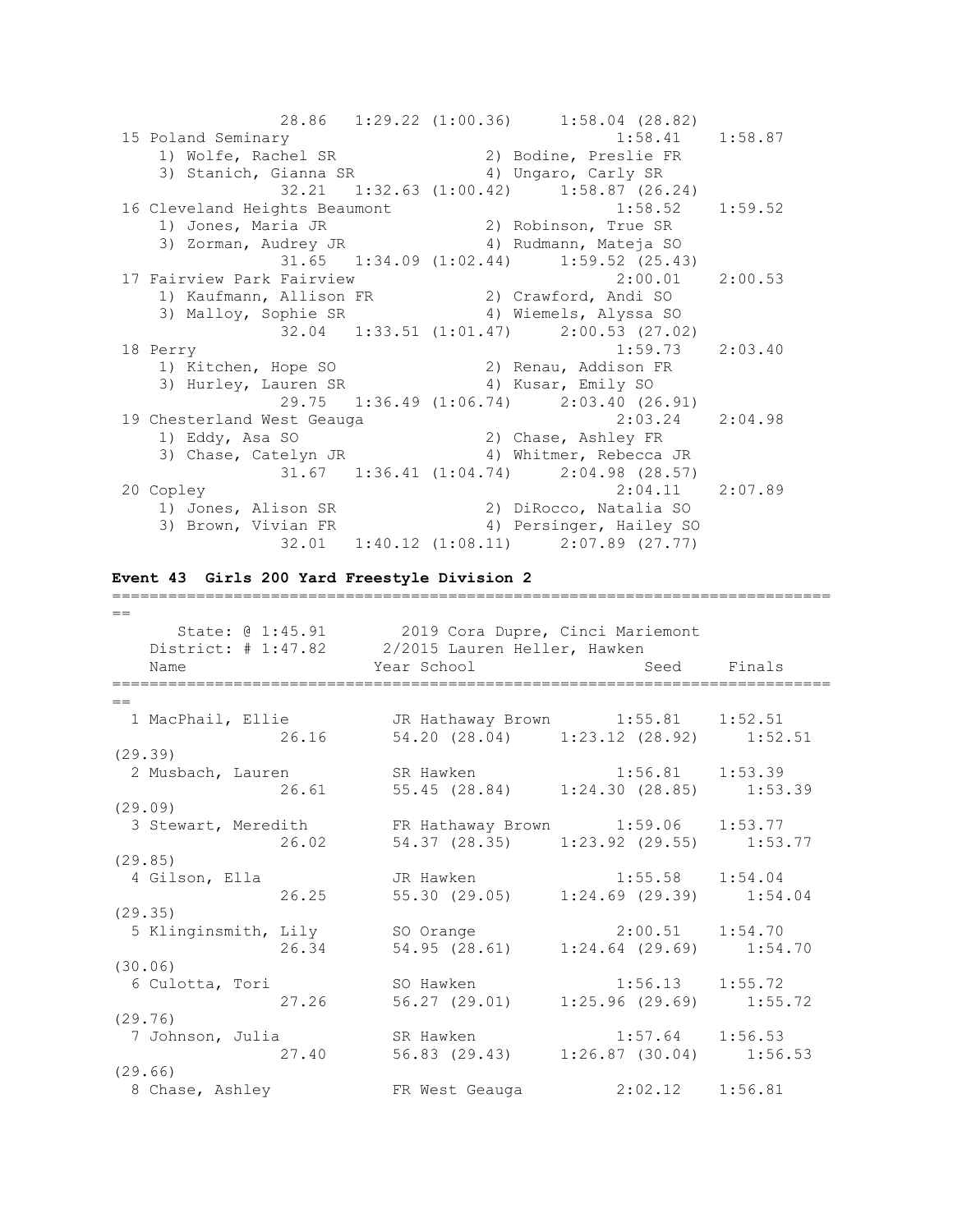26.33 55.46 (29.13) 1:26.00 (30.54) 1:56.81 (30.81) 9 Tropper, Stephanie JR Hathaway Brown 2:00.62 1:57.78 26.02 55.00 (28.98) 1:26.17 (31.17) 1:57.78 (31.61) 10 Bugara, Baila SO Marlington 2:02.38 1:57.97 27.24 57.36 (30.12) 1:27.87 (30.51) 1:57.97 (30.10)<br>11 Meyer, Abby 11 Meyer, Abby JR Gilmour 2:04.89 1:59.16 26.87 56.71 (29.84) 1:27.27 (30.56) 1:59.16 (31.89) 12 Canode, Emma JR Copley 2:00.68 1:59.31 27.07 57.15 (30.08) 1:28.46 (31.31) 1:59.31 (30.85) 13 Klug, Isabella SR Chagrin Falls 2:05.20 1:59.95 27.32 57.96 (30.64) 1:29.23 (31.27) 1:59.95 (30.72) 14 Zaucha, Megan SR Archbishop Hoban 2:10.79 2:03.02 28.09 58.60 (30.51) 1:30.94 (32.34) 2:03.02 (32.08) 15 Engles, Cate SR Hathaway Brown 2:03.29 2:03.26 27.01 57.35 (30.34) 1:29.80 (32.45) 2:03.26 (33.46)<br>16 Halloran, Kate 16 Halloran, Kate SO Orange 2:04.56 2:03.42 27.31 57.80 (30.49) 1:30.13 (32.33) 2:03.42 (33.29) 17 Bare, Libby SR Chagrin Falls 2:09.14 2:03.87 28.44 59.79 (31.35) 1:32.01 (32.22) 2:03.87 (31.86) 18 Markowski, Taylor SO Gilmour 2:05.15 2:05.19 28.33 59.95 (31.62) 1:32.93 (32.98) 2:05.19 (32.26) 19 Hagen, Victoria SR Laurel 2:07.06 2:06.32 29.00 1:00.84 (31.84) 1:33.67 (32.83) 2:06.32 (32.65) 20 Kattler, Victoria SR Cuyahoga Hts 2:09.09 2:06.46 29.07 1:00.89 (31.82) 1:33.82 (32.93) 2:06.46 (32.64) 21 Cook, Natalie SO Archbishop Hoban 2:07.21 2:07.33 28.55 1:00.80 (32.25) 1:34.30 (33.50) 2:07.33 (33.03) 22 Bochenek, Molly FR Kenston 2:06.54 2:07.56 29.63 1:01.76 (32.13) 1:34.98 (33.22) 2:07.56 (32.58) 23 Hanna, Ellie SO Beaumont 2:09.48 2:08.67 28.83 1:00.76 (31.93) 1:34.50 (33.74) 2:08.67 (34.17) 24 Persinger, Hailey SO Copley 2:09.40 2:08.93 29.82 1:02.23 (32.41) 1:35.61 (33.38) 2:08.93 (33.32) 25 Hodgson, Saydee JR Perry 2:08.58 2:09.00 28.95 1:01.13 (32.18) 1:35.03 (33.90) 2:09.00 (33.97) 26 Slife, Lauren SR Cloverleaf 2:08.07 2:09.88 28.94 1:01.69 (32.75) 1:35.42 (33.73) 2:09.88 (34.46) 27 Donahue, Abigail JR Bay 2:10.84 2:10.37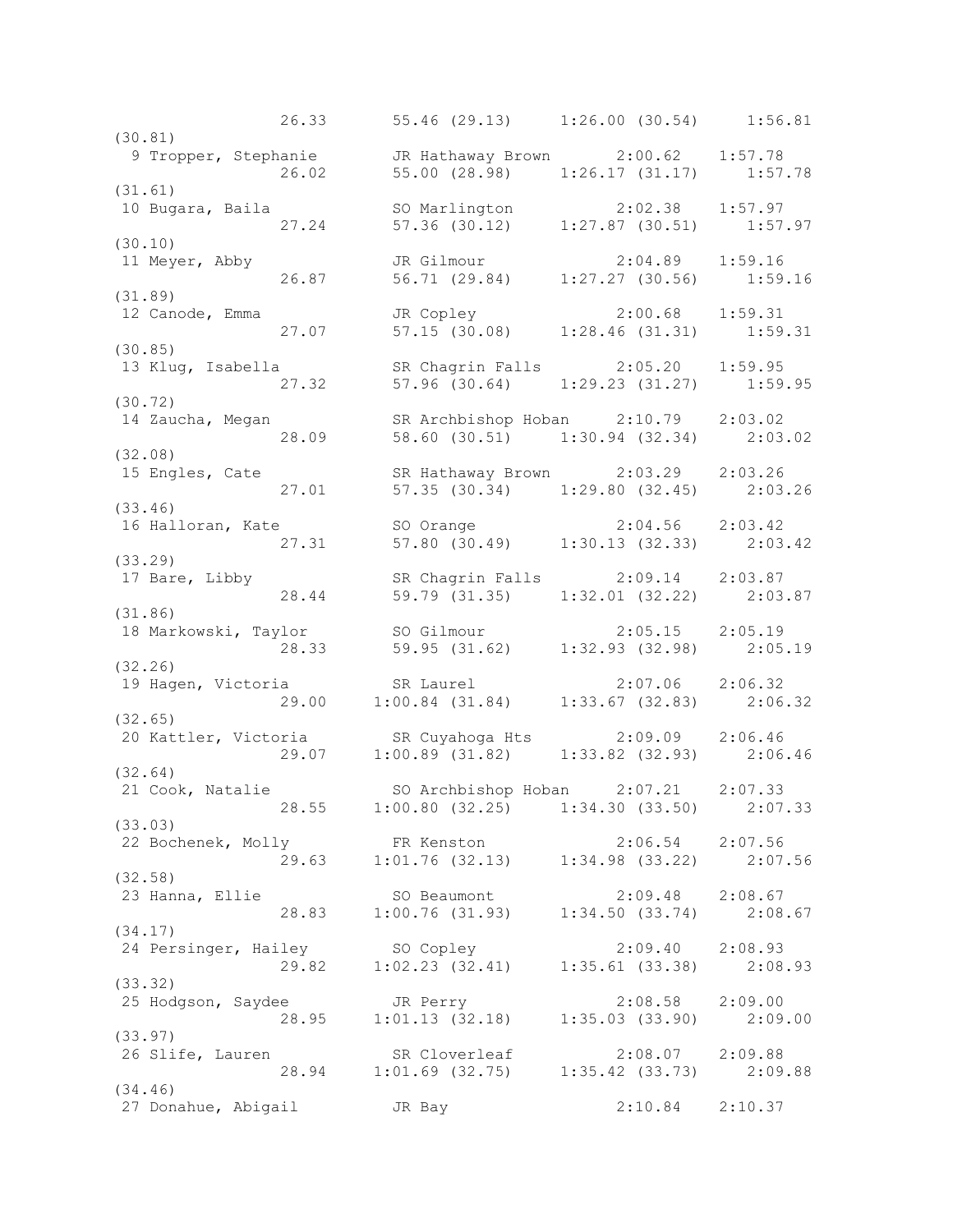|                 | 29.44 | $1:02.09$ $(32.65)$ | $1:35.94$ (33.85) | 2:10.37 |
|-----------------|-------|---------------------|-------------------|---------|
| (34.43)         |       |                     |                   |         |
| 28 Gao, Yaya    |       | SR Beachwood        | 2:08.02           | 2:11.01 |
|                 | 29.22 | $1:02.00$ $(32.78)$ | 1:36.36(34.36)    | 2:11.01 |
| (34.65)         |       |                     |                   |         |
| 29 Ellis, Megan |       | JR Cuyahoga Hts     | 2:10.87           | 2:12.82 |
|                 | 30.02 | 1:02.57(32.55)      | 1:37.45(34.88)    | 2:12.82 |
| (35.37)         |       |                     |                   |         |
| 30 Evans, Emily |       | JR Kenston          | 2:09.58           | 2:16.75 |
|                 | 30.10 | 1:04.03(33.93)      | 1:40.99(36.96)    | 2:16.75 |
| (35.76)         |       |                     |                   |         |

=============================================================================

#### **Event 44 Girls 200 Yard IM Division 2**

 $=$  State: @ 1:59.58 2017 Crile Hart, Hawken District: # 2:00.40 2/14/2018 Portia Del Rio Brown, Hawken Name Year School Seed Finals =============================================================================  $-$  1 Eden, Jessica SO Hawken 2:05.08 2:04.24 26.71 58.13 (31.42) 1:34.51 (36.38) 2:04.24 (29.73) 2 Stewart-Bates, Sylvia SR Hawken 2:10.02 2:04.83 27.33 1:00.03 (32.70) 1:34.91 (34.88) 2:04.83 (29.92) 3 Robb, Jamyson SR West Branch 2:12.37 2:04.98 27.38 58.91 (31.53) 1:34.13 (35.22) 2:04.98 (30.85) 4 Hart, Bainon SR Hawken 2:09.59 2:06.31 27.43 58.69 (31.26) 1:36.66 (37.97) 2:06.31 (29.65) 5 Bare, Sydney JR Hawken 2:11.81 2:07.71 28.20 1:03.49 (35.29) 1:37.36 (33.87) 2:07.71 (30.35) 6 Gaudiani, Rose SR Hathaway Brown 2:11.71 2:09.26 27.42 1:00.56 (33.14) 1:38.61 (38.05) 2:09.26 (30.65) 7 Valenza, Grace SR Gilmour 2:15.20 2:10.38 28.09 1:00.66 (32.57) 1:39.31 (38.65) 2:10.38 (31.07) 8 Barragate, Bella JR Laurel 2:18.24 2:10.77 28.77 1:02.74 (33.97) 1:38.82 (36.08) 2:10.77 (31.95) 9 Susi, Katie SO Elyria Catholic 2:16.50 2:13.17 28.87 1:05.34 (36.47) 1:42.31 (36.97) 2:13.17 (30.86) 10 MacPhail, Olivia FR Hathaway Brown 2:17.81 2:13.62 29.14 1:03.46 (34.32) 1:41.79 (38.33) 2:13.62 (31.83) 11 Klem, Rachel JR Crestview 2:16.94 2:13.86 28.24 1:02.36 (34.12) 1:40.49 (38.13) 2:13.86 (33.37)<br>12 Sage, Britney 12 Sage, Britney SR Loudonville 2:15.74 2:14.04 28.55 1:02.93 (34.38) 1:41.85 (38.92) 2:14.04 (32.19) 13 Trem, Natali SR Lake Catholic 2:23.33 2:17.59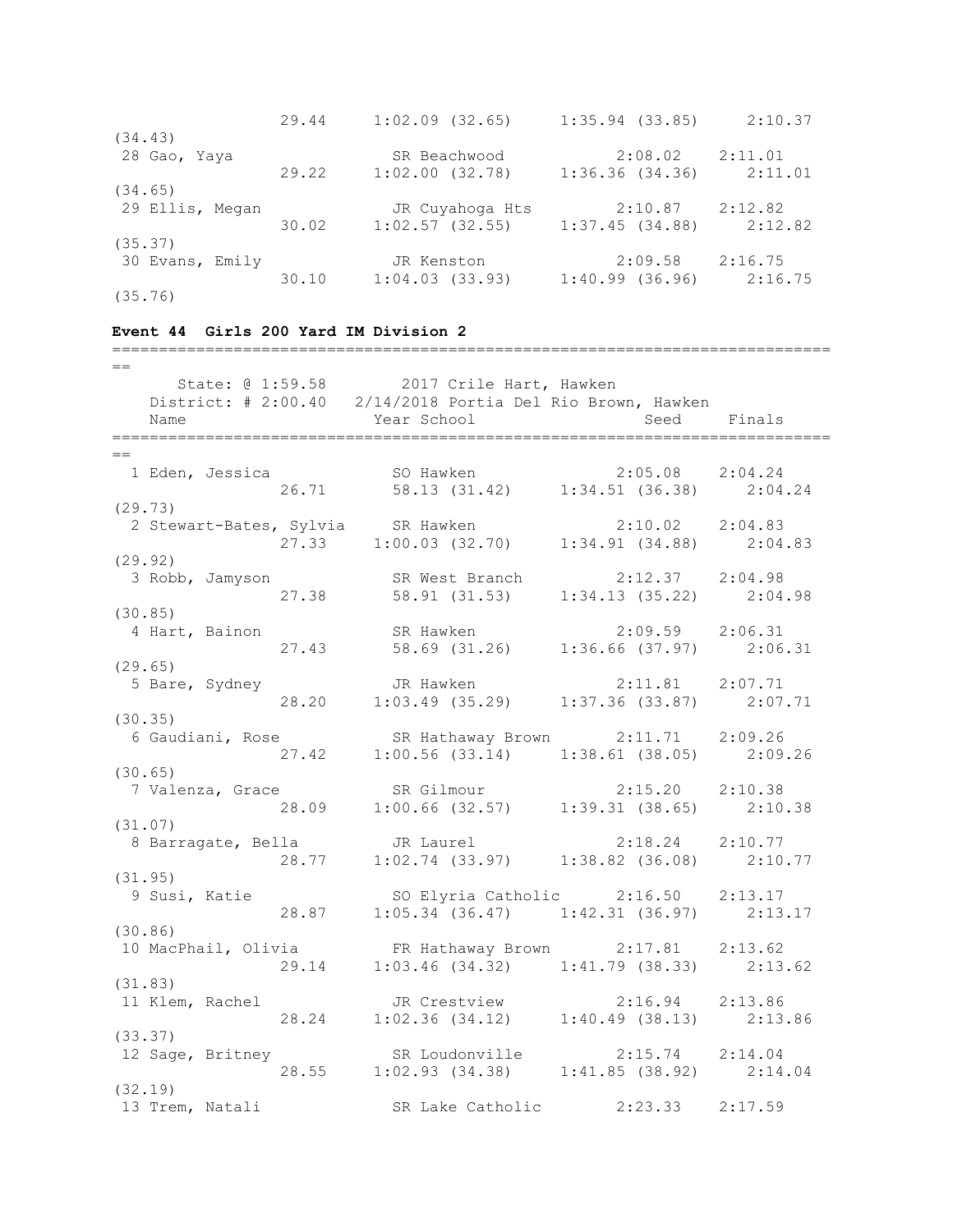29.84 1:05.45 (35.61) 1:44.62 (39.17) 2:17.59 (32.97) 14 Wellman, Evelyn FR Hathaway Brown 2:21.35 2:19.50 29.94 1:04.66 (34.72) 1:47.92 (43.26) 2:19.50 (31.58) 15 Kurtzweil, Bridget FR Elyria Catholic 2:19.93 2:20.57 29.39 1:06.37 (36.98) 1:48.13 (41.76) 2:20.57 (32.44) 16 Glime, Mandy SR Kenston 2:20.74 2:21.23 30.18 1:05.16 (34.98) 1:48.29 (43.13) 2:21.23 (32.94) 17 Gallagher, Grace SO Archbishop Hoban 2:17.68 2:21.25 29.21 1:04.91 (35.70) 1:47.16 (42.25) 2:21.25 (34.09) 18 Buchheit, Jocelyn SR Columbiana 2:22.97 2:21.97 29.87 1:05.85 (35.98) 1:47.08 (41.23) 2:21.97 (34.89) 19 Koonce, Camryn SO Beaumont 2:23.44 2:22.07 30.32 1:05.53 (35.21) 1:49.09 (43.56) 2:22.07 (32.98) 20 Jacknewitz, Lilly SO Archbishop Hoban 2:20.06 2:22.25 31.46 1:09.44 (37.98) 1:49.19 (39.75) 2:22.25 (33.06) 21 Grosenbaugh, Taylor SR Copley 2:24.93 2:22.72 31.36 1:05.74 (34.38) 1:50.10 (44.36) 2:22.72 (32.62) 22 LaRosa, Nina FR Bay 2:20.14 2:22.91 30.14 1:07.98 (37.84) 1:49.48 (41.50) 2:22.91 (33.43) 23 Jones, Alison SR Copley 2:22.72 2:23.79 32.05 1:06.58 (34.53) 1:49.55 (42.97) 2:23.79 (34.24) 24 Kitchen, Hope SO Perry 2:22.66 2:24.08 29.42 1:03.39 (33.97) 1:49.98 (46.59) 2:24.08 (34.10) 25 Ricciardi, Gina SR Mooney 2:23.67 2:24.82 28.99 1:05.07 (36.08) 1:47.01 (41.94) 2:24.82 (37.81) 26 Saum, Kathryn SO Svsm 2:26.08 2:25.94 31.60 1:08.54 (36.94) 1:52.94 (44.40) 2:25.94 (33.00) 27 Brown, Angelina FR Geneva 2:27.13 2:26.64 33.03 1:11.39 (38.36) 1:53.09 (41.70) 2:26.64 (33.55) 28 DiBernardo, Cayla FR Kenston 2:27.16 2:27.71 31.14 1:07.48 (36.34) 1:54.02 (46.54) 2:27.71 (33.69) 29 Mills, Annie SO Chagrin Falls 2:26.61 2:27.72 31.11 1:09.23 (38.12) 1:54.48 (45.25) 2:27.72 (33.24) 30 Bennett, Maddy JR South Range 2:28.28 2:31.35 34.08 1:10.32 (36.24) 1:57.88 (47.56) 2:31.35 (33.47)

## **Event 45 Girls 50 Yard Freestyle Division 2**

=============================================================================  $=$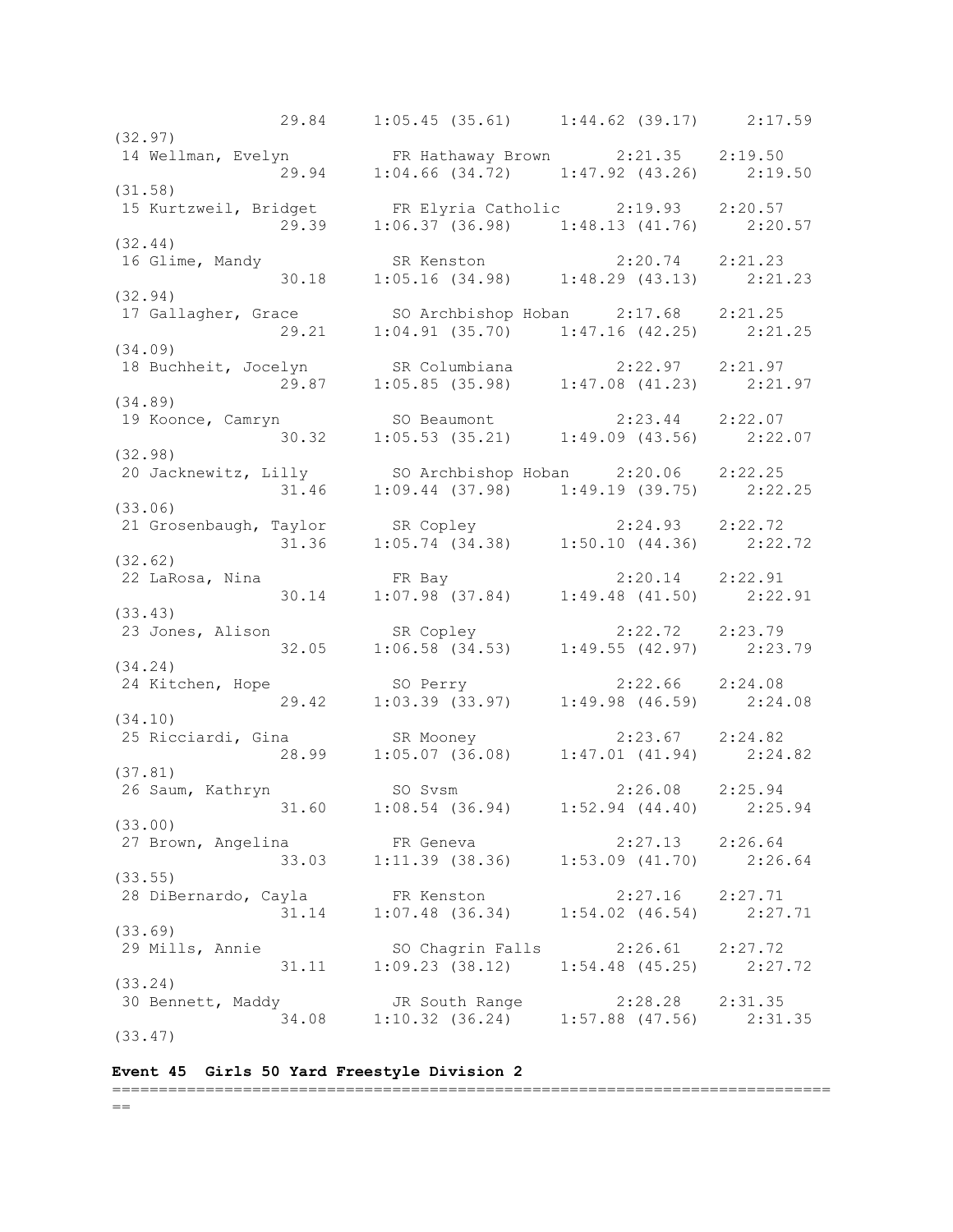State: @ 22.35 2010 Margo Greer, Center Fairbanks District: # 23.02 2/14/2020 Mairin O'Brien, Hathaway Brown Name Year School Seed Finals =============================================================================  $=$  1 O'Brien, Mairin JR Hathaway Brown 24.05 23.02# 2 Mallett, Maggie SO Hawken 24.22 23.86 3 Miedza, Maja SR Bay 24.77 24.02 4 Seelbach, Taplin FR Hathaway Brown 25.04 24.21 5 Sun, Helen SR Hathaway Brown 24.85 24.27 6 Radigan, Kylee SO Gilmour 26.10 24.66 7 Belden, Kristen FR Central Catholic 25.34 24.80 8 Malloy, Sophie SR Fairview Park 25.23 25.00 9 Cohagan, Charlotte SO Padua 25.10 25.11 10 Shafer, Leilah JR Kenston 25.35 25.12 11 Clark, Rachel SR Hawken 26.12 25.13 12 Speed, Elle SO Hathaway Brown 25.79 25.20 13 Lisac, Ella JR Beaumont 25.29 25.34 14 Eippert, Maddy SR Hawken 25.83 25.39 15 Frank, Anna SR Gilmour 25.94 25.50 16 Bautista, Chloe FR Hawken 25.71 25.51 17 Hanek, Izzy FR Jefferson 25.00 25.57 18 Malcolm, Linzy SR Laurel 25.96 25.63 19 Duhigg, Anika JR Vasj 25.82 25.67 20 Voytek, Kenni JR Cuyahoga Hts 25.82 25.76 21 Guddy, Ellen SR Chagrin Falls 26.38 26.00 22 Rudmann, Mateja SO Beaumont 25.98 26.05 23 Wyszynski, Grace JR Archbishop Hoban 26.35 26.11 24 Ohaimhirgin, Cate SR Gilmour 26.39 26.13 25 Lindway, Claire SO Bay 26.29 26.18 26 Benson, Olivia JR Liberty 26.19 26.32 26 Evans, Emily JR Kenston 26.09 26.32 28 Phillips, Morgan JR Central Catholic 26.46 26.35 29 Frech, Lacie FR Gilmour 26.51 26.46 30 Gaudino, Danielle SR Bay 26.44 26.67 **Event 46 Girls 100 Yard Butterfly Division 2** =============================================================================  $=$  State: @ 54.37 2017 Isabelle Murray, Cleves Taylor District: # 54.89 2/2012 Sarah Koucheki, Hawken Name Year School Seed Finals

| $=$                  |       |                   |         |       |
|----------------------|-------|-------------------|---------|-------|
| 1 Musbach, Lauren    |       | SR Hawken         | 58.64   | 56.50 |
|                      | 26.54 | 56.50 (29.96)     |         |       |
| 2 Ream, Kaley        |       | SO Kirtland       | 59.71   | 56.57 |
|                      | 27.00 | 56.57(29.57)      |         |       |
| 3 Gaudiani, Rose     |       | SR Hathaway Brown | 58.84   | 56.73 |
|                      | 26.39 | 56.73 (30.34)     |         |       |
| 4 Mallett, Maggie    |       | SO Hawken         | 59.31   | 56.83 |
|                      | 26.45 | 56.83 (30.38)     |         |       |
| 5 Sun, Helen         |       | SR Hathaway Brown | 59.45   | 57.08 |
|                      | 26.78 | 57.08 (30.30)     |         |       |
| 6 Klinginsmith, Lily |       | SO Orange         | 1:00.23 | 57.39 |
|                      | 26.94 | $57.39$ $(30.45)$ |         |       |
| 7 Berlin, Lindsay    |       | SR Hawken         | 58.47   | 58.19 |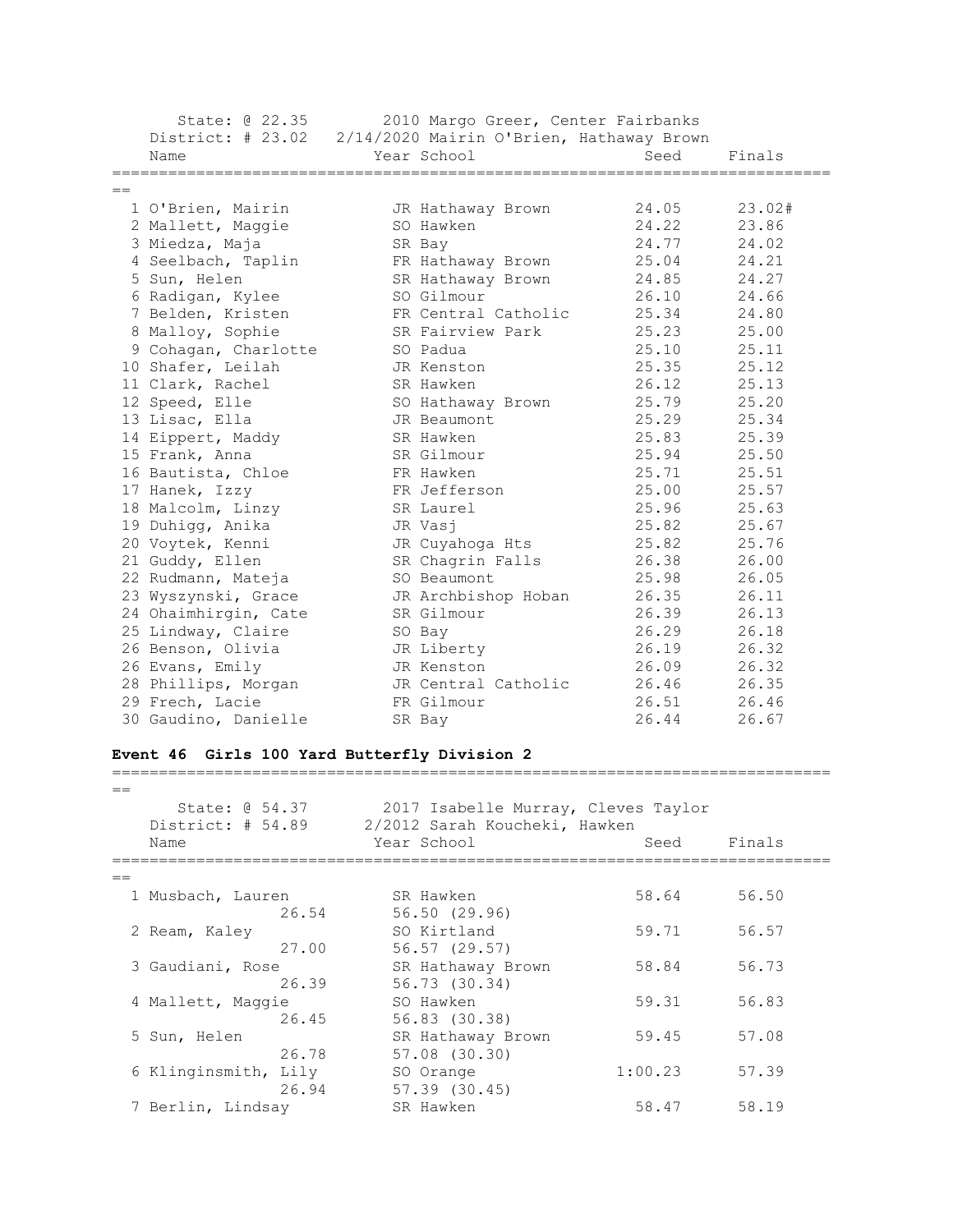| 27.01               | 58.19 (31.18)       |         |         |
|---------------------|---------------------|---------|---------|
| 8 Meyer, Abby       | JR Gilmour          | 1:03.86 | 59.22   |
| 27.10               | 59.22 (32.12)       |         |         |
| 9 Smith, Madison    | JR Loudonville      | 1:00.74 | 1:00.43 |
| 28.43               | 1:00.43(32.00)      |         |         |
| 10 Montisano, Maria | SO Copley           | 1:01.29 | 1:00.46 |
| 27.75               | 1:00.46(32.71)      |         |         |
| 11 Malloy, Sophie   | SR Fairview Park    | 1:01.57 | 1:00.67 |
| 28.05               | $1:00.67$ (32.62)   |         |         |
| 12 Musbach, Marie   | FR Hawken           | 1:01.39 | 1:00.76 |
| 28.49               | 1:00.76(32.27)      |         |         |
| 13 Koonce, Camryn   | SO Beaumont         | 1:03.92 | 1:02.86 |
| 30.00               | $1:02.86$ (32.86)   |         |         |
| 14 Fan, Emily       | JR Beachwood        | 1:04.05 | 1:03.05 |
| 29.85               | 1:03.05(33.20)      |         |         |
| 15 Cook, Natalie    | SO Archbishop Hoban | 1:05.09 | 1:05.18 |
| 29.66               | $1:05.18$ (35.52)   |         |         |
| 16 O'Neill, Shannon | SR Beachwood        | 1:05.64 | 1:05.29 |
| 29.92               | $1:05.29$ (35.37)   |         |         |
| 17 LaMonica, Kate   | JR Chagrin Falls    | 1:05.79 | 1:05.64 |
| 30.54               | $1:05.64$ (35.10)   |         |         |
| 18 Wasko, Olivia    | FR Girard           | 1:07.20 | 1:06.07 |
| 30.24               | 1:06.07(35.83)      |         |         |
| 19 Mills, Ellie     | SR Kenston          | 1:07.08 | 1:06.19 |
| 30.97               | 1:06.19(35.22)      |         |         |
| 20 Sowko, Emily     | SO Lake Catholic    | 1:07.59 | 1:06.61 |
| 30.83               | $1:06.61$ (35.78)   |         |         |
| 21 DiSalvo, Abby    | FR Revere           | 1:06.04 | 1:06.94 |
| 31.79               | 1:06.94(35.15)      |         |         |
| 22 Slife, Lauren    | SR Cloverleaf       | 1:06.07 | 1:07.52 |
| 31.08               | $1:07.52$ $(36.44)$ |         |         |
| 23 Ishizaka, Risa   | SO Beachwood        | 1:08.05 | 1:07.96 |
| 31.26               | 1:07.96(36.70)      |         |         |
| 24 Botos, Isabelle  | FR Hathaway Brown   | 1:07.62 | 1:08.16 |
| 30.44               | 1:08.16(37.72)      |         |         |
| 25 Grubach, Sarah   | FR Lake Catholic    | 1:08.75 | 1:08.79 |
| 33.44               | $1:08.79$ (35.35)   |         |         |
| 26 Chase, Catelyn   | JR West Geauga      | 1:08.91 | 1:09.03 |
| 32.36               | 1:09.03(36.67)      |         |         |
| 26 Jones, Maria     | JR Beaumont         | 1:08.62 | 1:09.03 |
| 32.06               | 1:09.03(36.97)      |         |         |
| 28 Golovan, Sydney  | FR Orange           | 1:08.56 | 1:10.00 |
| 32.14               | 1:10.00(37.86)      |         |         |
| 29 Spencer, Emma    | JR Hathaway Brown   | 1:08.65 | 1:10.21 |
| 32.60               | 1:10.21(37.61)      |         |         |
| -- Shehan, Lexie    | SO South Range      | 1:08.80 | DNF     |

# **Event 47 Girls 100 Yard Freestyle Division 2**

| State: @ 48.45<br>Name |       | 2010 Margo Greer, CenterFairbanks<br>District: # 50.17 2/16/2015 Lauren Heller, Hawken<br>Year School | Seed  | Finals |
|------------------------|-------|-------------------------------------------------------------------------------------------------------|-------|--------|
| 1 O'Brien, Mairin      | 24.10 | JR Hathaway Brown<br>$50.23$ $(26.13)$                                                                | 52.80 | 50.23  |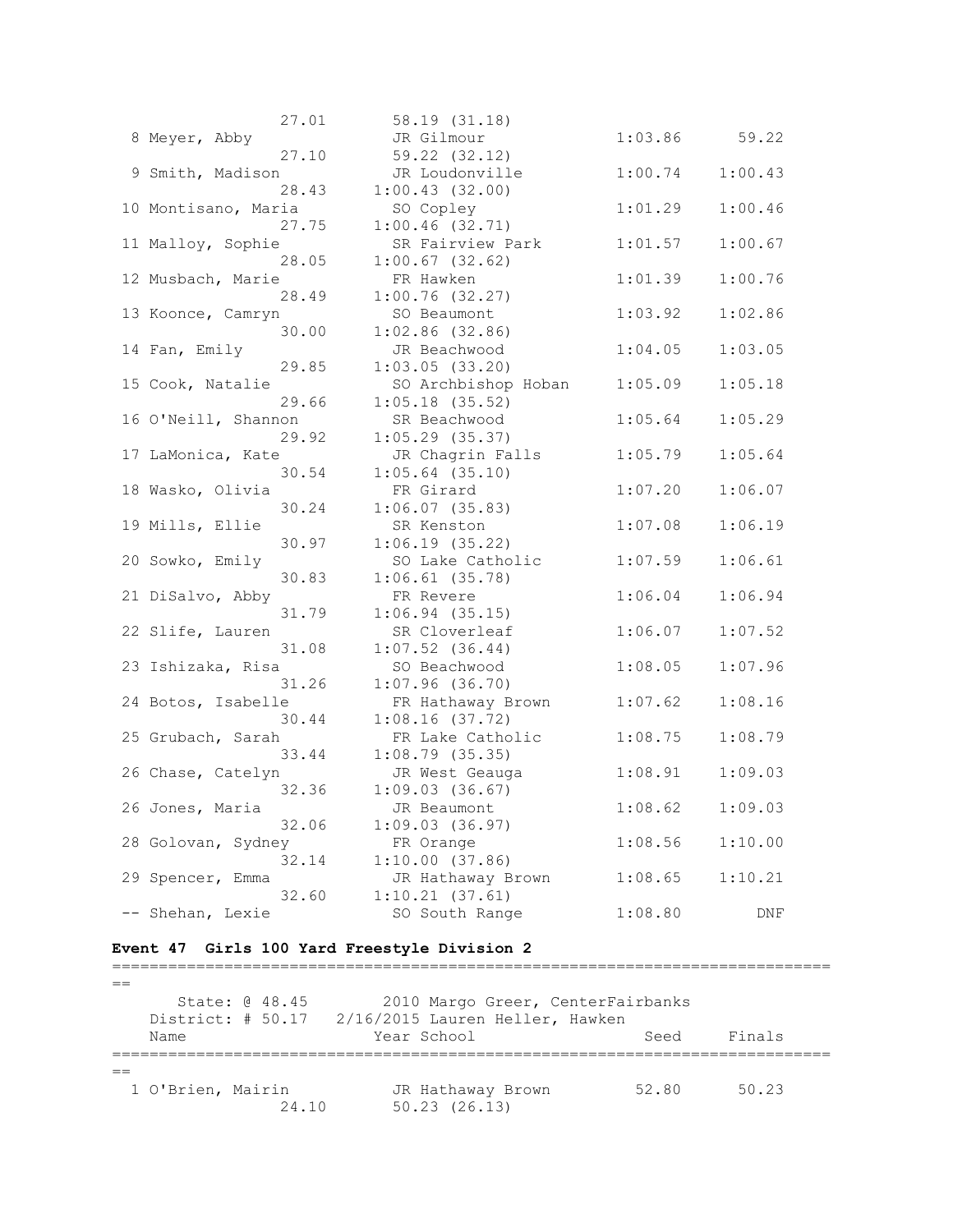| 2 Gilson, Ella          | JR Hawken                    | 53.40 | 52.20 |
|-------------------------|------------------------------|-------|-------|
| 24.98                   | 52.20(27.22)                 |       |       |
| 3 Katz, Chloe           | JR Hawken                    | 55.00 | 53.43 |
| 25.72                   | 53.43 (27.71)                |       |       |
| 4 Clark, Rachel         | SR Hawken                    | 55.69 | 53.49 |
| 25.96                   | 53.49 (27.53)                |       |       |
| 5 Chase, Ashley         | FR West Geauga               | 55.29 | 53.50 |
| 25.93                   | 53.50 (27.57)                |       |       |
| 6 Miedza, Maja          | SR Bay                       | 55.17 | 53.63 |
| 25.21                   | 53.63 (28.42)                |       |       |
| 7 Valenza, Grace        | SR Gilmour                   | 56.15 | 53.79 |
| 25.56                   | 53.79 (28.23)                |       |       |
| 8 Seelbach, Taplin      | FR Hathaway Brown            | 56.32 | 54.03 |
| 25.62                   | 54.03 (28.41)                |       |       |
| 9 Belden, Kristen       | FR Central Catholic          | 56.18 | 54.08 |
| 25.43                   | 54.08 (28.65)                |       |       |
| 10 Radigan, Kylee       | SO Gilmour                   | 58.39 | 54.65 |
| 26.04                   | 54.65 (28.61)                |       |       |
| 11 Cox, Claire<br>26.32 | FR Marlington                | 56.04 | 54.77 |
|                         | 54.77 (28.45)                |       |       |
| 12 Cohagan, Charlotte   | SO Padua                     | 55.31 | 54.91 |
| 26.01                   | 54.91 (28.90)<br>JR Kenston  |       |       |
| 13 Shafer, Leilah       | 55.13(29.08)                 | 55.41 | 55.13 |
| 26.05                   |                              | 57.21 |       |
| 14 Caye, Michelle       | SR Copley<br>55.74 (28.86)   |       | 55.74 |
| 26.88                   |                              |       |       |
| 15 Cunningham, Lexie    | FR Hawken                    | 56.49 | 55.75 |
| 27.04<br>16 Lisac, Ella | 55.75 (28.71)<br>JR Beaumont | 55.95 | 56.02 |
| 26.50                   | 56.02 (29.52)                |       |       |
| 17 Duhigg, Anika        |                              | 56.11 | 56.16 |
| 25.77                   | JR Vasj<br>56.16 (30.39)     |       |       |
| 18 Malcolm, Linzy       | SR Laurel                    | 57.62 | 56.24 |
| 26.88                   | 56.24 (29.36)                |       |       |
| 19 Speed, Elle          | SO Hathaway Brown            | 56.97 | 56.37 |
| 26.84                   | 56.37 (29.53)                |       |       |
| 20 Mills, Annie         | SO Chagrin Falls             | 57.28 | 56.83 |
| 27.41                   | 56.83 (29.42)                |       |       |
| 21 Bokan, Brooklyn      | JR McDonald                  | 56.94 | 57.16 |
| 27.08                   | $57.16$ $(30.08)$            |       |       |
| 22 Guddy, Ellen         | SR Chagrin Falls             | 58.72 | 57.93 |
| 27.56                   | 57.93 (30.37)                |       |       |
| 23 Simpson, Marjorie    | FR Cloverleaf                | 58.29 | 58.42 |
| 27.47                   | 58.42 (30.95)                |       |       |
| 24 Gao, Yaya            | SR Beachwood                 | 58.25 | 58.71 |
| 27.82                   | 58.71 (30.89)                |       |       |
| 25 Benson, Olivia       | JR Liberty                   | 58.52 | 58.79 |
| 27.76                   | 58.79 (31.03)                |       |       |
| 26 Nordstrom, Olivia    | FR Hathaway Brown            | 58.58 | 58.84 |
| 28.05                   | 58.84 (30.79)                |       |       |
| 27 Hamilton, Katherine  | SO Orange                    | 58.84 | 58.87 |
| 27.79                   | 58.87 (31.08)                |       |       |
| 28 Gaudino, Danielle    | SR Bay                       | 58.76 | 59.43 |
| 28.26                   | 59.43 (31.17)                |       |       |
|                         |                              |       |       |

**Event 48 Girls 500 Yard Freestyle Division 2**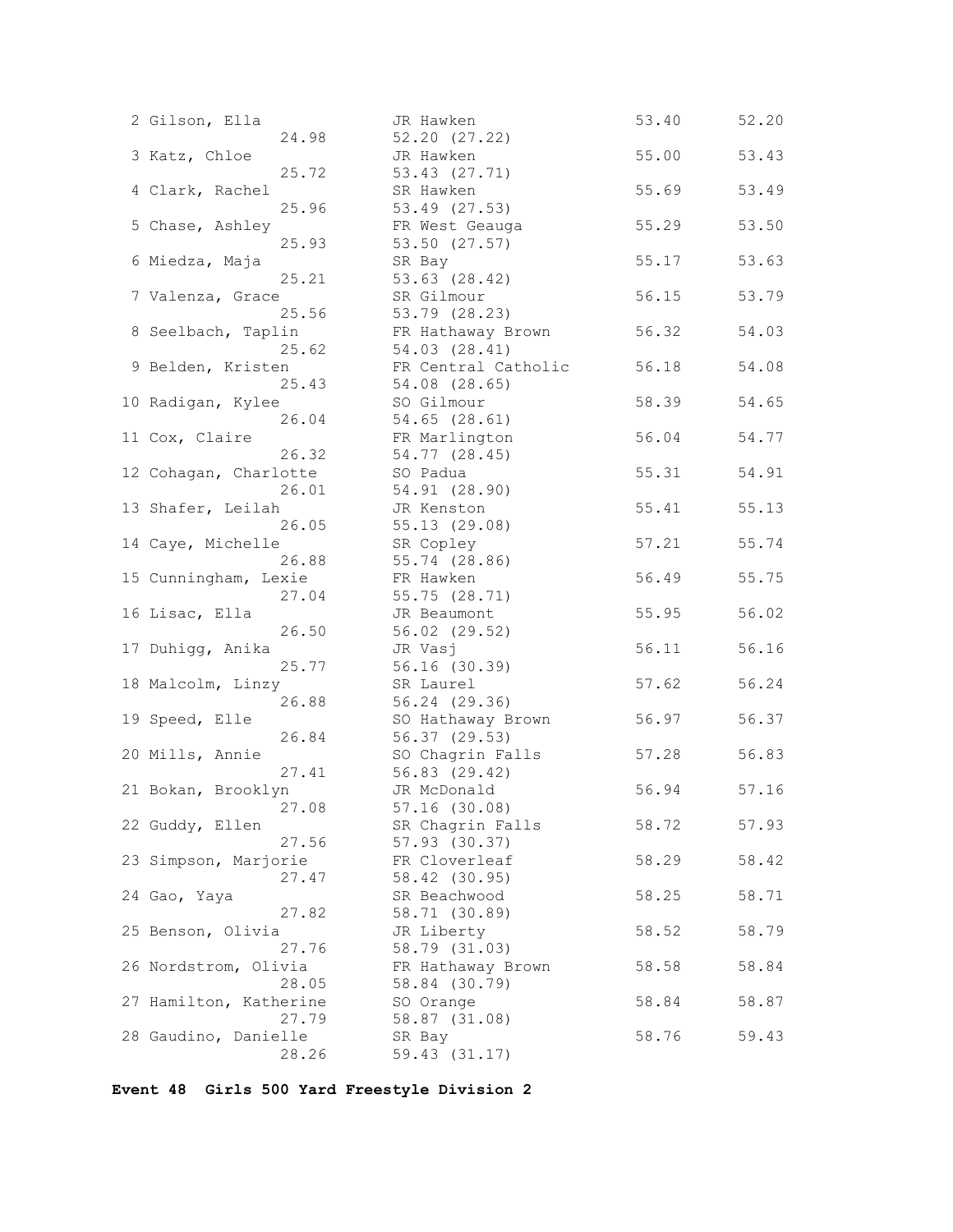| $==$ |                                                                                                  |                                                                                  |                               |             |
|------|--------------------------------------------------------------------------------------------------|----------------------------------------------------------------------------------|-------------------------------|-------------|
|      | State: 0 4:42.15 2004 Alyssa Kiel, Hawken<br>District: # 4:42.15 2/2004 Alyssa Kiel, Hawken      |                                                                                  |                               |             |
|      |                                                                                                  |                                                                                  |                               |             |
|      | Name                                                                                             | Year School                                                                      |                               | Seed Finals |
|      |                                                                                                  |                                                                                  |                               |             |
| $==$ |                                                                                                  |                                                                                  |                               |             |
|      | 1 Culotta, Tori                                                                                  | SO Hawken 5:02.26 5:00.12<br>27.92 57.35 (29.43) 1:27.15 (29.80) 1:57.17         |                               |             |
|      | (30.02)                                                                                          |                                                                                  |                               |             |
|      |                                                                                                  | 2:27.53 (30.36) 2:57.90 (30.37) 3:28.36 (30.46) 3:59.10                          |                               |             |
|      | (30.74)                                                                                          |                                                                                  |                               |             |
|      | $4:29.73$ (30.63) $5:00.12$ (30.39)                                                              |                                                                                  |                               |             |
|      |                                                                                                  |                                                                                  |                               |             |
|      | 2 Stewart-Bates, Sylvia SR Hawken 5:04.74 5:02.71<br>28.25 58.36 (30.11) 1:28.55 (30.19) 1:58.98 |                                                                                  |                               |             |
|      | (30.43)                                                                                          |                                                                                  |                               |             |
|      |                                                                                                  | $2:29.57$ (30.59) 3:00.19 (30.62) 3:30.83 (30.64) 4:01.59                        |                               |             |
|      | (30.76)                                                                                          |                                                                                  |                               |             |
|      | $4:32.47$ (30.88) $5:02.71$ (30.24)                                                              |                                                                                  |                               |             |
|      | 3 Ream, Kaley                                                                                    | SO Kirtland 5:20.21 5:03.40                                                      |                               |             |
|      | 28.05                                                                                            | 58.45 (30.40) 1:29.21 (30.76) 2:00.07                                            |                               |             |
|      | (30.86)                                                                                          |                                                                                  |                               |             |
|      |                                                                                                  | $2:30.67$ (30.60) $3:01.36$ (30.69) $3:32.09$ (30.73) $4:02.89$                  |                               |             |
|      | (30.80)                                                                                          |                                                                                  |                               |             |
|      | $4:33.67$ (30.78) $5:03.40$ (29.73)                                                              |                                                                                  |                               |             |
|      |                                                                                                  |                                                                                  |                               |             |
|      | 4 Pophal, Claire and TR Hawken<br>28.21 58.67 (30.46) 1:29.60 (30.93) 2:00.43                    |                                                                                  |                               |             |
|      | (30.83)                                                                                          |                                                                                  |                               |             |
|      |                                                                                                  | 2:31.34 (30.91) 3:02.42 (31.08) 3:33.31 (30.89) 4:04.32                          |                               |             |
|      | (31.01)                                                                                          |                                                                                  |                               |             |
|      | $4:34.61$ (30.29) $5:03.60$ (28.99)                                                              |                                                                                  |                               |             |
|      | 5 Johnson, Julia SR Hawken 5:05.73 5:05.84<br>28.21 58.13 (29.92) 1:28.64 (30.51) 1:59.54        |                                                                                  |                               |             |
|      |                                                                                                  |                                                                                  |                               |             |
|      | (30.90)                                                                                          |                                                                                  |                               |             |
|      |                                                                                                  | 2:30.42 (30.88) 3:01.35 (30.93) 3:32.67 (31.32) 4:03.74                          |                               |             |
|      | (31.07)                                                                                          |                                                                                  |                               |             |
|      | $4:35.13$ $(31.39)$ $5:05.84$ $(30.71)$                                                          |                                                                                  |                               |             |
|      | 6 Stewart, Meredith                                                                              | FR Hathaway Brown 5:16.83 5:07.19<br>26.97 56.50 (29.53) 1:27.18 (30.68) 1:57.87 |                               |             |
|      |                                                                                                  |                                                                                  |                               |             |
|      | (30.69)                                                                                          | 2:28.99 (31.12) 3:00.37 (31.38) 3:31.98 (31.61) 4:03.93                          |                               |             |
|      | (31.95)                                                                                          |                                                                                  |                               |             |
|      | $4:36.08$ (32.15) $5:07.19$ (31.11)                                                              |                                                                                  |                               |             |
|      | 7 Canode, Emma                                                                                   | JR Copley                                                                        | $5:17.39$ $5:16.18$           |             |
|      | 28.26                                                                                            | 59.06 (30.80)                                                                    | $1:31.16$ $(32.10)$ $2:03.12$ |             |
|      | (31.96)                                                                                          |                                                                                  |                               |             |
|      |                                                                                                  | $2:35.24$ (32.12) 3:07.43 (32.19)                                                | $3:39.68$ (32.25) $4:12.51$   |             |
|      | (32.83)                                                                                          |                                                                                  |                               |             |
|      | $4:44.77$ (32.26) $5:16.18$ (31.41)                                                              |                                                                                  |                               |             |
|      | 8 Tropper, Stephanie M JR Hathaway Brown 5:26.73 5:17.27                                         |                                                                                  |                               |             |
|      |                                                                                                  | 27.29 57.98 (30.69)                                                              | $1:29.54$ (31.56) $2:01.41$   |             |
|      | (31.87)                                                                                          |                                                                                  |                               |             |
|      |                                                                                                  | 2:33.52 (32.11) 3:05.80 (32.28) 3:38.71 (32.91) 4:11.81                          |                               |             |
|      | (33.10)                                                                                          |                                                                                  |                               |             |
|      | $4:44.84$ (33.03) $5:17.27$ (32.43)                                                              |                                                                                  |                               |             |
|      | 9 Bugara, Baila                                                                                  | SO Marlington                                                                    | $5:26.41$ $5:17.78$           |             |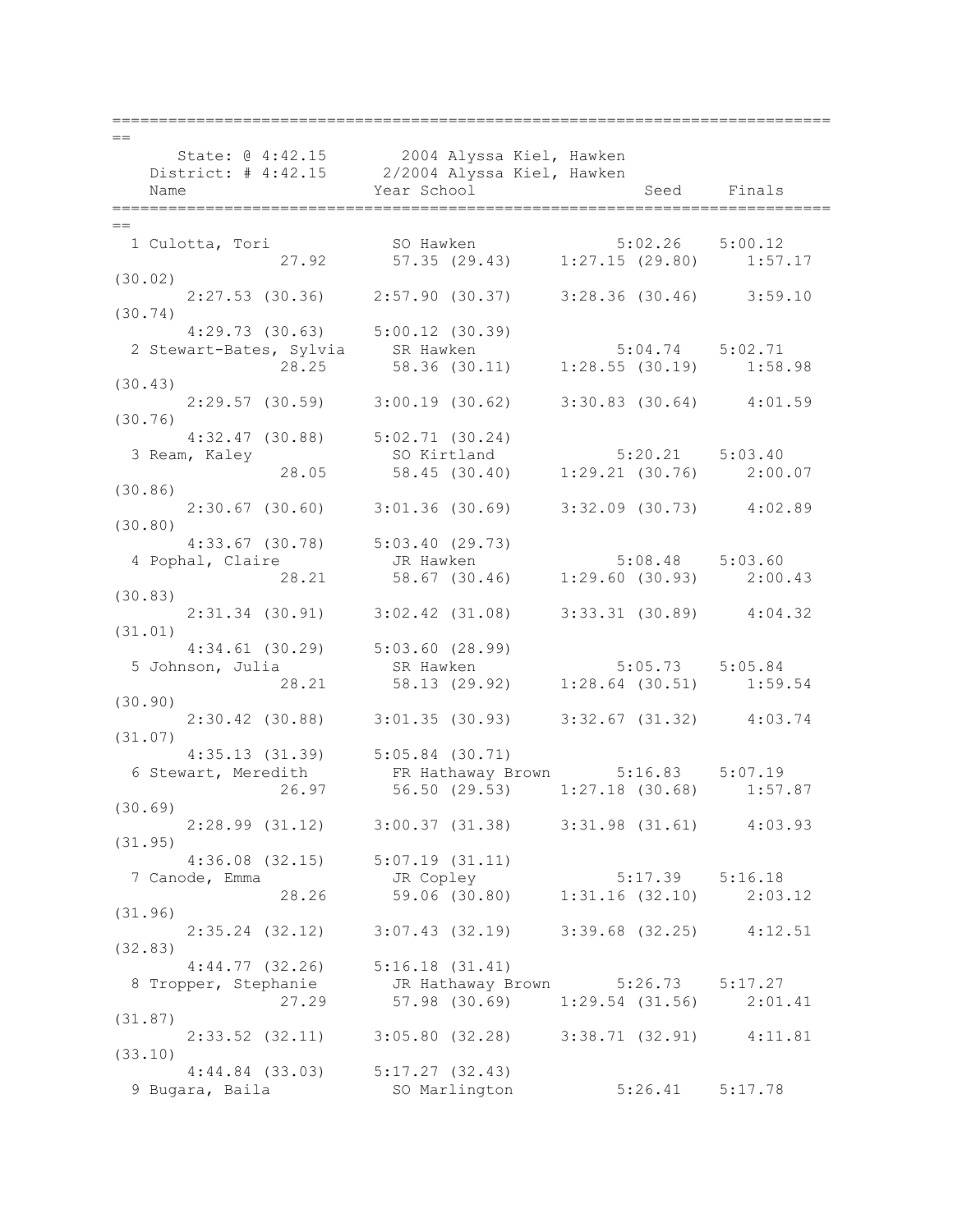|                                                                                                                                          | 28.03 59.36 (31.33) 1:31.53 (32.17) 2:03.71                                                                                                                                                                                   |                     |  |
|------------------------------------------------------------------------------------------------------------------------------------------|-------------------------------------------------------------------------------------------------------------------------------------------------------------------------------------------------------------------------------|---------------------|--|
| (32.18)                                                                                                                                  |                                                                                                                                                                                                                               |                     |  |
| $2:36.21$ (32.50) $3:08.83$ (32.62) $3:41.71$ (32.88) $4:14.31$                                                                          |                                                                                                                                                                                                                               |                     |  |
| (32.60)                                                                                                                                  |                                                                                                                                                                                                                               |                     |  |
| $4:47.00$ (32.69) $5:17.78$ (30.78)                                                                                                      |                                                                                                                                                                                                                               |                     |  |
| 10 MacPhail, Olivia FR Hathaway Brown 5:33.52 5:21.62                                                                                    |                                                                                                                                                                                                                               |                     |  |
| $(32.88)$ 27.87 59.09 (31.22) 1:31.44 (32.35) 2:04.32                                                                                    |                                                                                                                                                                                                                               |                     |  |
|                                                                                                                                          |                                                                                                                                                                                                                               |                     |  |
|                                                                                                                                          |                                                                                                                                                                                                                               |                     |  |
| $2:37.79$ (33.47) 3:10.62 (32.83) 3:44.46 (33.84) 4:17.29                                                                                |                                                                                                                                                                                                                               |                     |  |
|                                                                                                                                          |                                                                                                                                                                                                                               |                     |  |
|                                                                                                                                          |                                                                                                                                                                                                                               |                     |  |
|                                                                                                                                          |                                                                                                                                                                                                                               |                     |  |
|                                                                                                                                          |                                                                                                                                                                                                                               |                     |  |
| 4:50.57 (33.28) 5:21.62 (31.05)<br>11 Halloran, Kate so Orange 5:29.76 5:22.84<br>27.72 58.25 (30.53) 1:30.08 (31.83) 2:03.09<br>(33.01) |                                                                                                                                                                                                                               |                     |  |
|                                                                                                                                          | $2:36.13$ (33.04) $3:09.38$ (33.25) $3:43.11$ (33.73) $4:16.61$                                                                                                                                                               |                     |  |
|                                                                                                                                          |                                                                                                                                                                                                                               |                     |  |
| (33.50)                                                                                                                                  |                                                                                                                                                                                                                               |                     |  |
|                                                                                                                                          |                                                                                                                                                                                                                               |                     |  |
|                                                                                                                                          |                                                                                                                                                                                                                               |                     |  |
| 4:50.30 (33.69) 5:22.84 (32.54)<br>12 Bare, Libby SR Chagrin Falls 5:43.19 5:28.53<br>29.23 1:01.54 (32.31) 1:34.59 (33.05) 2:08.02      |                                                                                                                                                                                                                               |                     |  |
| (33.43)                                                                                                                                  |                                                                                                                                                                                                                               |                     |  |
| $2:41.48$ (33.46) 3:14.93 (33.45) 3:48.83 (33.90) 4:22.39                                                                                |                                                                                                                                                                                                                               |                     |  |
| (33.56)                                                                                                                                  |                                                                                                                                                                                                                               |                     |  |
| $4:56.12$ (33.73) $5:28.53$ (32.41)                                                                                                      |                                                                                                                                                                                                                               |                     |  |
|                                                                                                                                          |                                                                                                                                                                                                                               |                     |  |
|                                                                                                                                          |                                                                                                                                                                                                                               |                     |  |
| 13 Zaucha, Megan SR Archbishop Hoban 5:44.38 5:30.97<br>28.58 1:00.66 (32.08) 1:33.84 (33.18) 2:07.46<br>33.62)                          |                                                                                                                                                                                                                               |                     |  |
| (33.62)                                                                                                                                  |                                                                                                                                                                                                                               |                     |  |
| $2:40.92$ (33.46) 3:15.25 (34.33) 3:49.34 (34.09) 4:23.87                                                                                |                                                                                                                                                                                                                               |                     |  |
| (34.53)                                                                                                                                  |                                                                                                                                                                                                                               |                     |  |
| $4:57.99$ (34.12) $5:30.97$ (32.98)                                                                                                      |                                                                                                                                                                                                                               |                     |  |
|                                                                                                                                          |                                                                                                                                                                                                                               |                     |  |
|                                                                                                                                          |                                                                                                                                                                                                                               |                     |  |
|                                                                                                                                          |                                                                                                                                                                                                                               |                     |  |
| 14 Gallagher, Grace 59.65 (31.56) 5:29.42 5:33.09<br>28.09 59.65 (31.56) 1:32.07 (32.42) 2:05.06                                         |                                                                                                                                                                                                                               |                     |  |
| (32.99)                                                                                                                                  |                                                                                                                                                                                                                               |                     |  |
|                                                                                                                                          | $2:38.47$ (33.41) $3:12.89$ (34.42) $3:48.28$ (35.39) $4:24.03$                                                                                                                                                               |                     |  |
| (35.75)                                                                                                                                  |                                                                                                                                                                                                                               |                     |  |
|                                                                                                                                          |                                                                                                                                                                                                                               |                     |  |
| $4:58.56$ (34.53) $5:33.09$ (34.53)<br>15 Engles, Cate                                                                                   |                                                                                                                                                                                                                               |                     |  |
|                                                                                                                                          |                                                                                                                                                                                                                               |                     |  |
|                                                                                                                                          | ate SR Hathaway Brown 5:38.02 5:38.31<br>28.07 59.32 (31.25) 1:32.50 (33.18) 2:06.96                                                                                                                                          |                     |  |
| (34.46)                                                                                                                                  |                                                                                                                                                                                                                               |                     |  |
| 2:41.93 (34.97) 3:17.44 (35.51) 3:53.16 (35.72) 4:28.82                                                                                  |                                                                                                                                                                                                                               |                     |  |
| (35.66)                                                                                                                                  |                                                                                                                                                                                                                               |                     |  |
|                                                                                                                                          | $5:04.34$ (35.52) $5:38.31$ (33.97)                                                                                                                                                                                           |                     |  |
| 16 Markowski, Taylor SO Gilmour                                                                                                          |                                                                                                                                                                                                                               |                     |  |
|                                                                                                                                          | Veral Contract Solution contracts and the set of the set of the set of the set of the set of the set of the set of the set of the set of the set of the set of the set of the set of the set of the set of the set of the set |                     |  |
| (34.59)                                                                                                                                  |                                                                                                                                                                                                                               |                     |  |
|                                                                                                                                          | 2:44.68 (34.86) 3:19.89 (35.21) 3:54.64 (34.75) 4:29.99                                                                                                                                                                       |                     |  |
| (35.35)                                                                                                                                  |                                                                                                                                                                                                                               |                     |  |
| $5:04.62$ (34.63) $5:38.54$ (33.92)                                                                                                      |                                                                                                                                                                                                                               |                     |  |
|                                                                                                                                          |                                                                                                                                                                                                                               |                     |  |
| 17 Kattler, Victoria SR Cuyahoga Hts 5:47.51 5:39.38                                                                                     |                                                                                                                                                                                                                               |                     |  |
| 29.71                                                                                                                                    | $1:02.61$ (32.90) $1:36.45$ (33.84) $2:10.95$                                                                                                                                                                                 |                     |  |
| (34.50)                                                                                                                                  |                                                                                                                                                                                                                               |                     |  |
|                                                                                                                                          | 2:45.79 (34.84) 3:20.51 (34.72) 3:55.49 (34.98) 4:30.58                                                                                                                                                                       |                     |  |
| (35.09)                                                                                                                                  |                                                                                                                                                                                                                               |                     |  |
| $5:05.38$ (34.80) $5:39.38$ (34.00)                                                                                                      |                                                                                                                                                                                                                               |                     |  |
|                                                                                                                                          | SR Laurel                                                                                                                                                                                                                     | $5:46.66$ $5:40.82$ |  |
| 18 Hagen, Victoria<br>30.31                                                                                                              | SR Laurel 5:46.66 5:40.82<br>1:03.46 (33.15) 1:38.02 (34.56) 2:12.75                                                                                                                                                          |                     |  |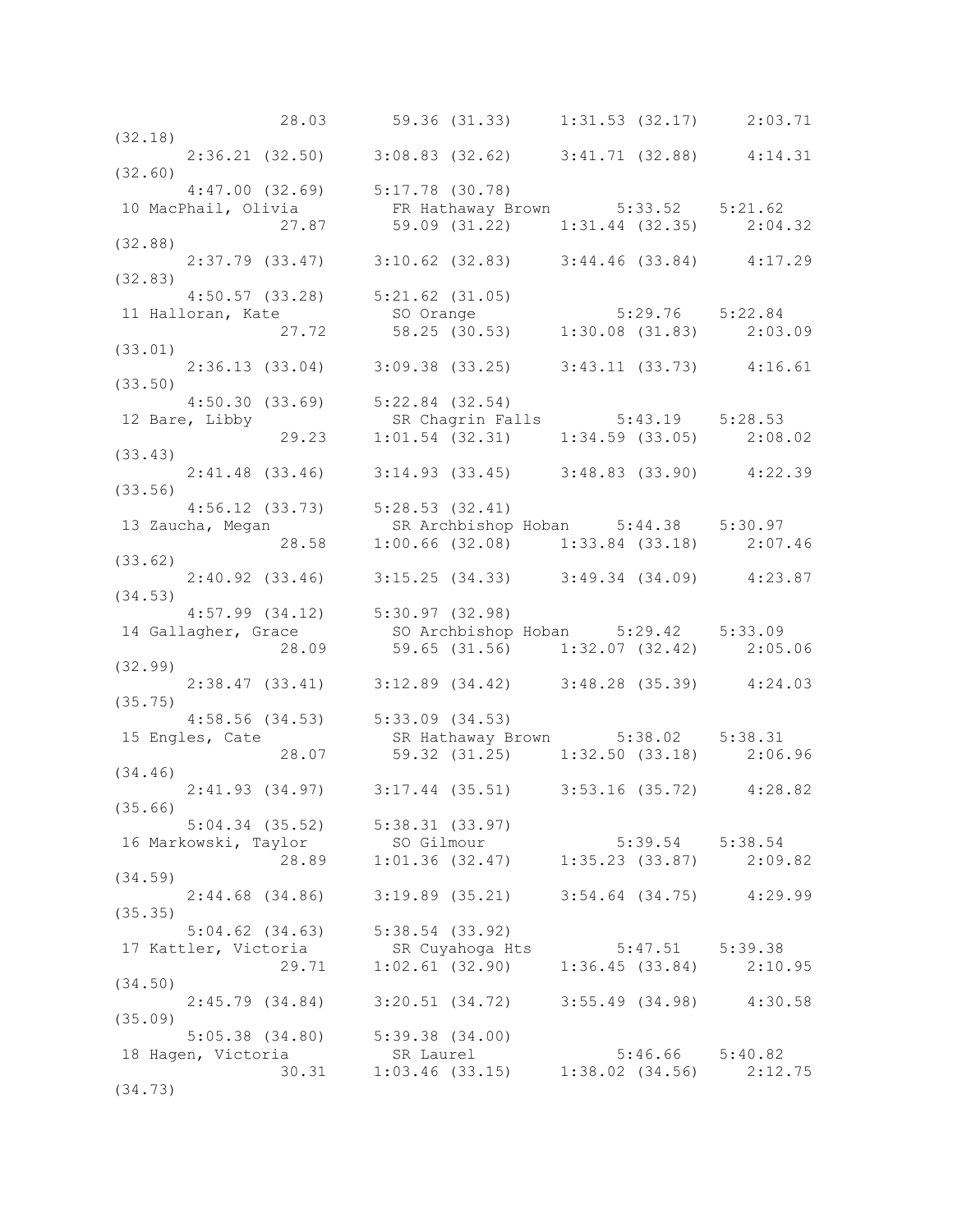|         |                 | $2:47.73$ (34.98) $3:22.57$ (34.84) $3:57.71$ (35.14) $4:32.82$                                                                 |                     |  |
|---------|-----------------|---------------------------------------------------------------------------------------------------------------------------------|---------------------|--|
| (35.11) |                 | $5:07.85$ (35.03) $5:40.82$ (32.97)                                                                                             |                     |  |
|         |                 |                                                                                                                                 |                     |  |
|         |                 | 19 Persinger, Hailey 5:41.97 5:41.76<br>30.06 1:02.69 (32.63) 1:36.68 (33.99) 2:11.05                                           |                     |  |
| (34.37) |                 |                                                                                                                                 |                     |  |
|         |                 | $2:45.79$ (34.74) $3:21.17$ (35.38) $3:56.85$ (35.68) $4:32.23$                                                                 |                     |  |
| (35.38) |                 |                                                                                                                                 |                     |  |
|         |                 | 5:07.99 (35.76) 5:41.76 (33.77)                                                                                                 |                     |  |
|         |                 |                                                                                                                                 |                     |  |
|         |                 | 5:07.99 (35.76) 5:41.76 (33.777)<br>20 Saum, Kathryn so Svsm 5:46.79 5:42.35<br>29.46 1:02.72 (33.26) 1:36.92 (34.20) 2:11.43   |                     |  |
| (34.51) |                 |                                                                                                                                 |                     |  |
|         |                 | $2:46.44$ (35.01) 3:21.99 (35.55) 3:57.33 (35.34) 4:32.92                                                                       |                     |  |
| (35.59) |                 |                                                                                                                                 |                     |  |
|         |                 | 5:08.48 (35.56) 5:42.35 (33.87)                                                                                                 |                     |  |
|         |                 |                                                                                                                                 |                     |  |
|         |                 | 21 Guddy, Kendall FR Chagrin Falls 5:59.27 5:44.16<br>30.35 1:04.24 (33.89) 1:38.28 (34.04) 2:12.87                             |                     |  |
| (34.59) |                 |                                                                                                                                 |                     |  |
|         |                 | $2:47.62$ (34.75) $3:23.08$ (35.46) $3:58.77$ (35.69) $4:35.08$                                                                 |                     |  |
| (36.31) |                 |                                                                                                                                 |                     |  |
|         |                 | $5:11.04$ (35.96) $5:44.16$ (33.12)                                                                                             |                     |  |
|         |                 | 5:11.04 (35.96) 5:44.16 (33.12)<br>22 Kapcio, Jenny so Kenston 5:55.14 5:48.02<br>30.31 1:04.66 (34.35) 1:40.17 (35.51) 2:16.56 |                     |  |
|         |                 |                                                                                                                                 |                     |  |
| (36.39) |                 |                                                                                                                                 |                     |  |
|         |                 | $2:51.67$ (35.11) $3:27.02$ (35.35) $4:02.31$ (35.29) $4:38.04$                                                                 |                     |  |
| (35.73) |                 |                                                                                                                                 |                     |  |
|         |                 | $5:13.57$ (35.53) $5:48.02$ (34.45)                                                                                             |                     |  |
|         |                 |                                                                                                                                 |                     |  |
|         |                 | 31 DiBernardo, Cayla (34.45)<br>30.16 1:04.77 (34.61) 1:39.56 (34.79) 2:14.96<br>35.40)                                         |                     |  |
|         |                 |                                                                                                                                 |                     |  |
|         |                 | $2:50.14$ (35.18) $3:25.74$ (35.60) $4:02.05$ (36.31) $4:38.93$                                                                 |                     |  |
| (36.88) |                 |                                                                                                                                 |                     |  |
|         |                 |                                                                                                                                 |                     |  |
|         | 24 Hanna, Ellie | 5:14.91 (35.98) 5:48.62 (33.71)<br>24 Hanna, Ellie SO Beaumont 5:49.66 5:50.17<br>30.77 1:05.68 (34.91) 1:41.31 (35.63) 2:16.91 |                     |  |
|         |                 |                                                                                                                                 |                     |  |
| (35.60) |                 |                                                                                                                                 |                     |  |
| (35.78) |                 | $2:52.39$ (35.48) $3:28.69$ (36.30) $4:05.17$ (36.48) $4:40.95$                                                                 |                     |  |
|         |                 | 5:16.26 (35.31) 5:50.17 (33.91)                                                                                                 |                     |  |
|         |                 |                                                                                                                                 | $5:50.02$ $5:52.63$ |  |
|         |                 | 25 Golovan, Sydney FR Orange 5:50.02 5:52.63<br>31.70 1:06.97 (35.27) 1:42.93 (35.96) 2:18.55                                   |                     |  |
| (35.62) |                 |                                                                                                                                 |                     |  |
|         |                 | 2:54.03 (35.48) 3:29.96 (35.93) 4:06.13 (36.17) 4:41.81                                                                         |                     |  |
| (35.68) |                 |                                                                                                                                 |                     |  |
|         |                 | 5:18.22 (36.41) 5:52.63 (34.41)                                                                                                 |                     |  |
|         |                 | 26 Kittle, Morgan 1:03.24 (33.47) 1:38.13 (34.89) 2:14.19                                                                       |                     |  |
|         |                 |                                                                                                                                 |                     |  |
| (36.06) |                 |                                                                                                                                 |                     |  |
|         |                 | 2:50.68 (36.49) 3:28.07 (37.39) 4:05.34 (37.27) 4:41.90                                                                         |                     |  |
| (36.56) |                 |                                                                                                                                 |                     |  |
|         |                 | $5:18.40$ (36.50) $5:54.22$ (35.82)                                                                                             |                     |  |
|         |                 |                                                                                                                                 |                     |  |
|         |                 | 27 Hurley, Lauren SR Perry 5:54.13 5:54.23<br>33.06 1:09.59 (36.53) 1:46.30 (36.71) 2:22.30                                     |                     |  |
| (36.00) |                 |                                                                                                                                 |                     |  |
|         |                 | 2:58.21 (35.91) 3:34.09 (35.88) 4:10.22 (36.13) 4:45.39                                                                         |                     |  |
| (35.17) |                 |                                                                                                                                 |                     |  |
|         |                 | $5:20.15$ (34.76) $5:54.23$ (34.08)                                                                                             |                     |  |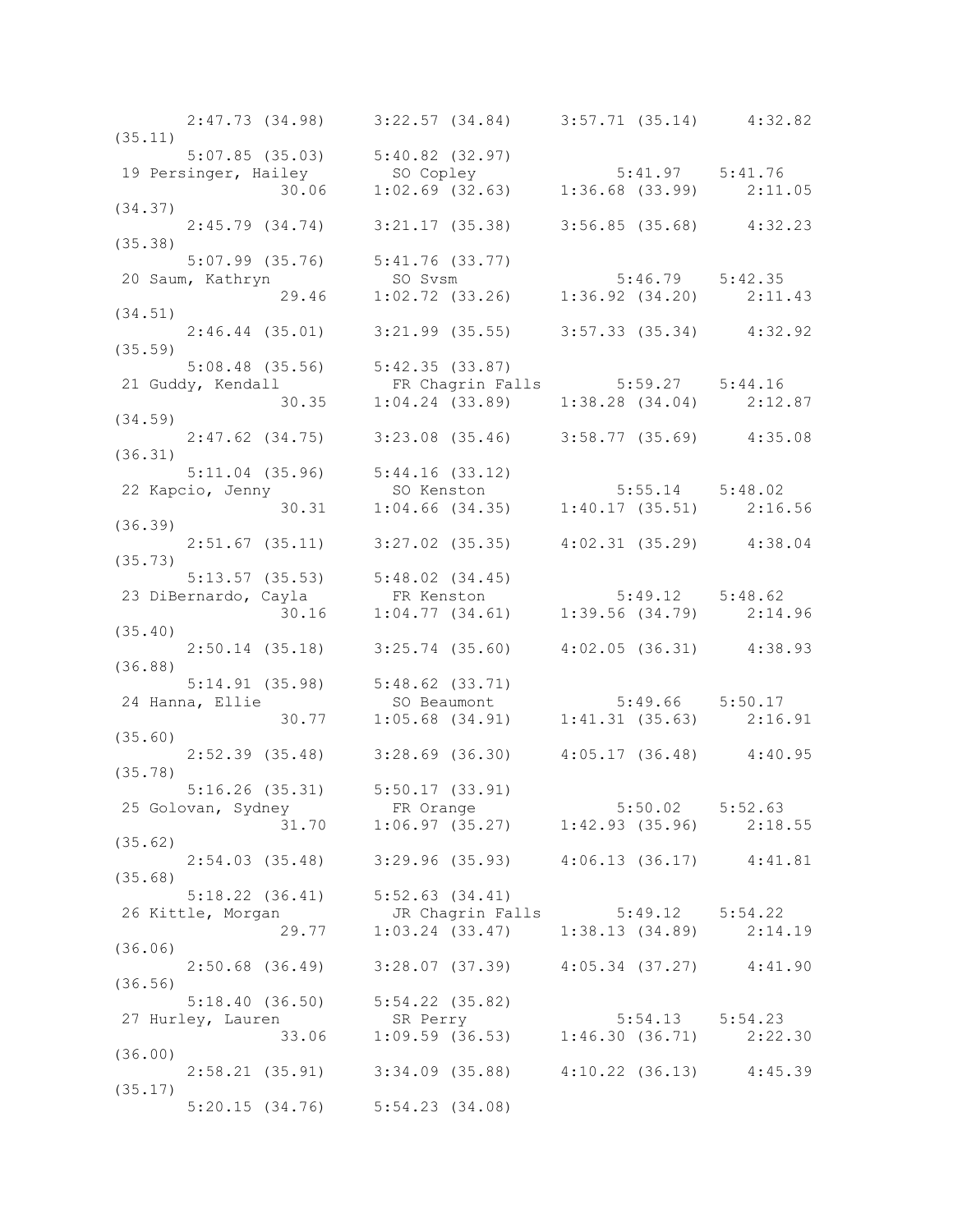28 Zorman, Audrey JR Beaumont 5:54.13 5:55.54 29.92 1:04.31 (34.39) 1:39.89 (35.58) 2:16.36 (36.47) 2:53.34 (36.98) 3:29.97 (36.63) 4:06.90 (36.93) 4:44.08 (37.18) 5:19.92 (35.84) 5:55.54 (35.62) 29 Hodgson, Saydee JR Perry 5:55.94 5:59.80 33.28 1:08.68 (35.40) 1:45.14 (36.46) 2:22.46 (37.32) 2:59.27 (36.81) 3:36.03 (36.76) 4:13.04 (37.01) 4:49.50  $(36.46)$ <br>5:25.30  $(35.80)$  5:25.30 (35.80) 5:59.80 (34.50) 30 Scales, Claire JR Perry 5:54.08 6:13.89 30.96 1:06.97 (36.01) 1:43.63 (36.66) 2:21.34 (37.71) 2:59.30 (37.96) 3:37.88 (38.58) 4:16.88 (39.00) 4:56.59 (39.71) 5:36.32 (39.73) 6:13.89 (37.57)

=============================================================================

### **Event 49 Girls 200 Yard Freestyle Relay Division 2**

== State: @ 1:34.45 2017 Columbus School for Girls, Columbus School M. Donley, Aurnou-Rhees, A.Donley, Wagenbrenner District: # 1:34.81 2/14/2018 Gates Mills Hawken, Hawken M O'Brien, B Hart, A Hay, E Gilson School Seed Finals =============================================================================  $=$  1 Shaker Hts Hathaway Brown 1:39.29 1:35.41 1) O'Brien, Mairin JR 2) Sun, Helen SR 3) Gaudiani, Rose SR 4) MacPhail, Ellie JR 23.42 47.40 (23.98) 1:11.41 (24.01) 1:35.41 (24.00) 2 Gates Mills Hawken 1:43.25 1:35.66 1) Mallett, Maggie SO 2) Hart, Bainon SR 3) Doorley, Ashlyn FR 4) Gilson, Ella JR 23.74 47.54 (23.80) 1:12.03 (24.49) 1:35.66 (23.63) 3 Gates Mills Gilmour Academy 1:43.95 1:41.09 1) Ohaimhirgin, Cate SR 2) Frank, Anna SR 3) Frech, Lacie FR 4) Radigan, Kylee SO 25.72 51.14 (25.42) 1:16.78 (25.64) 1:41.09 (24.31) 4 Bay Village Bay 1:43.38 1:41.29 1) Lindway, Claire SO 2) LaRosa, Nina FR 3) Reid, Kelsey SR 4) Miedza, Maja SR 26.07 51.29 (25.22) 1:17.52 (26.23) 1:41.29 (23.77) 5 Cleveland Heights Beaumont 1:44.33 1:43.23 1) Lisac, Ella JR 2) Hanna, Ellie SO 3) Koonce, Camryn SO 4) Rudmann, Mateja SO 25.52 52.61 (27.09) 1:17.62 (25.01) 1:43.23 (25.61) 6 Copley 1:46.13 1:43.24 1) Montisano, Maria SO 2) Caye, Michelle SR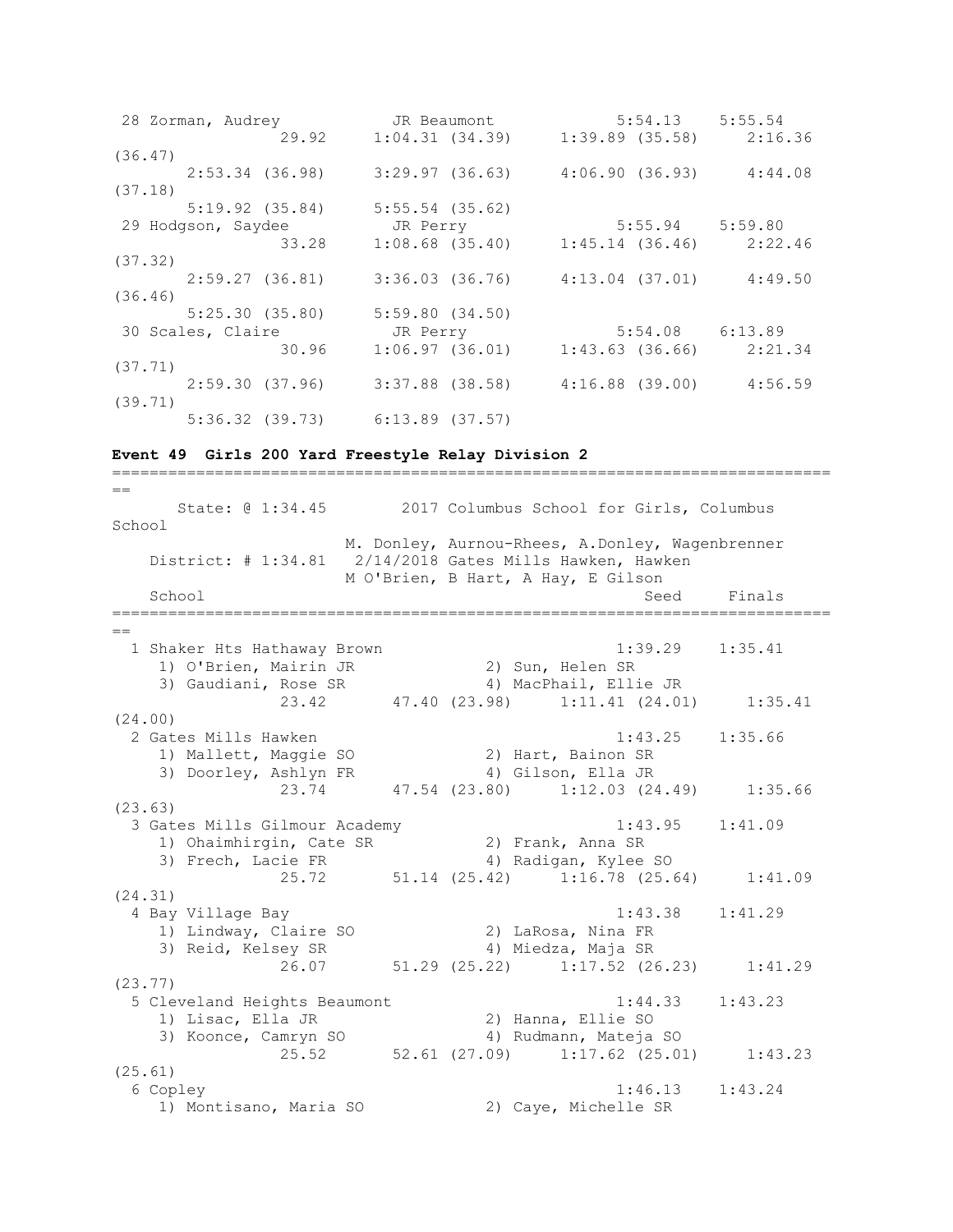3) Grosenbaugh, Taylor SR 4) Canode, Emma JR 25.76 51.07 (25.31) 1:17.67 (26.60) 1:43.24 (25.57) 7 Alliance Marlington 1:48.24 1:44.63 1) Cox, Claire FR 2) Bugara, Baila SO 3) Ryan, Olivia JR 4) Boyce, Aubyn SR 25.44 51.26 (25.82) 1:17.75 (26.49) 1:44.63 (26.88) 8 Chagrin Falls Kenston 1:45.08 1:44.80 1) Evans, Emily JR 2) DiBernardo, Cayla FR 3) Bochenek, Molly FR 4) Shafer, Leilah JR 26.41 53.42 (27.01) 1:19.48 (26.06) 1:44.80 (25.32) 9 Shaker Hts Laurel 1:49.44 1:49.82 1) Barragate, Bella JR 2) Woolley, Elisabeth JR 3) Hagen, Victoria SR 4) Malcolm, Linzy SR 25.71 52.01 (26.30) 1:19.11 (27.10) 1:44.82 (25.71) 10 Chagrin Falls 1:46.22 1:44.98 1) Guddy, Ellen SR 2) Baker, Katherine SR 3) Kittle, Morgan JR 4) LaMonica, Kate JR 26.41 53.19 (26.78) 1:19.80 (26.61) 1:44.98 (25.18) 11 Cuyahoga Heights 1:47.96 1:45.03 1) Voytek, Kenni JR 2) Zahand, Olivia FR 3) Ellis, Megan JR 4) Kattler, Victoria SR 25.76 52.01 (26.25) 1:19.08 (27.07) 1:45.03 (25.95) 12 Fairview Park Fairview 1:47.47 1:45.31 1) Malloy, Sophie SR 2) King, Colette SR 3) Rego, Colby JR 4) Wiemels, Alyssa SO 25.28 52.49 (27.21) 1:18.79 (26.30) 1:45.31 (26.52) 13 Beachwood 1:47.16 1:46.19 1) Adams, Abby SR 2) Fan, Emily JR 3) Gao, Yaya SR 4) O'Neill, Shannon SR 27.08 53.59 (26.51) 1:19.72 (26.13) 1:46.19 (26.47) 14 Perry 1:46.94 1:46.67 1) Kitchen, Hope SO 2) Scales, Claire JR 3) Kusar, Emily SO 4) Hodgson, Saydee JR 26.76 54.04 (27.28) 1:20.10 (26.06) 1:46.67 (26.57) 15 Pepper Pike Orange 1:48.70 1:48.16 1) Klinginsmith, Anna JR 2) Golovan, Sydney FR 3) Silvestri, Pannonica SO 4) Hamilton, Katherine SO 26.00 53.24 (27.24) 1:20.88 (27.64) 1:48.16 (27.28) 16 Archbishop Hoban 1:47.85 1:48.59 1) Jacknewitz, Lilly SO 2) Ruscak, Audrey SR 3) Tajgiszer, Haley SR 4) Gallagher, Grace SO 27.06 54.69 (27.63) 1:21.64 (26.95) 1:48.59 (26.95) 17 Padua Franciscan 1:51.55 1:48.76 1) Cohagan, Charlotte SO 2) Lew, Michelle SR 3) Schrantz, Gabby SO 4) Blatnik, Christine SR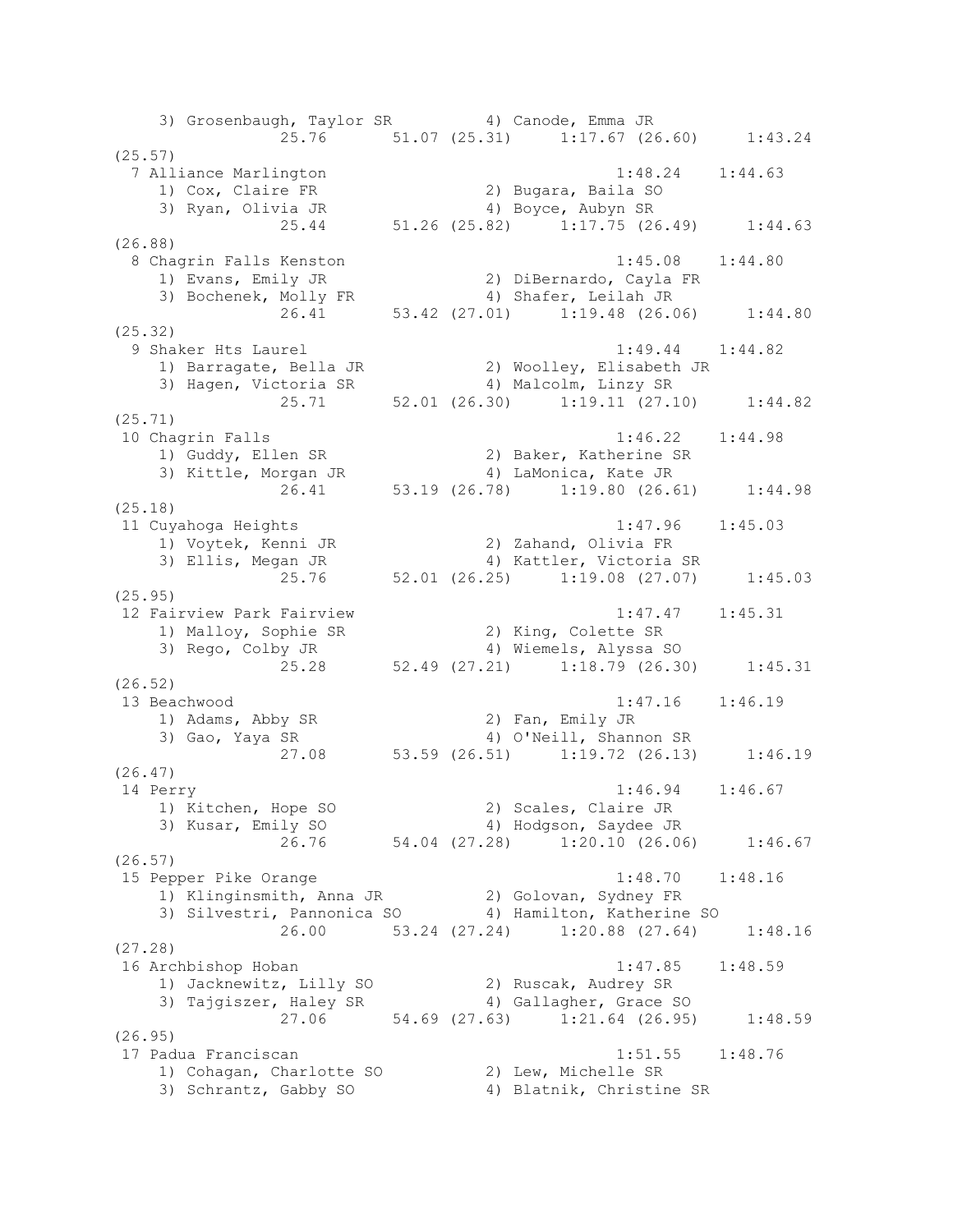26.00 53.81 (27.81) 1:21.22 (27.41) 1:48.76 (27.54) erection of the Secure 2018 of the Security 1:49.71 1:49.83 1) Eddy, Asa SO 2) Whitmer, Rebecca JR 3) Chase, Catelyn JR 4) Chase, Ashley FR 27.85 56.39 (28.54) 1:24.41 (28.02) 1:49.83 (25.42) 19 Canton Central Catholic 1:50.63 1:50.75 1) Belden, Kristen FR 2) Phillips, Morgan JR 3) Davis, Isabella JR 4) Grillo, Madeline SR 24.94 51.17 (26.23) 1:22.48 (31.31) 1:50.75 (28.27) 20 Poland Seminary 1:50.38 1:50.94 1) Wolfe, Rachel SR 2) Eich, Julia FR 3) Lattanzio, Cameron JR 4) Stanich, Gianna SR 27.68 55.04 (27.36) 1:24.28 (29.24) 1:50.94 (26.66)

## **Event 50 Girls 100 Yard Backstroke Division 2**

============================================================================= == State: @ 53.87 2014 Hannah Stevens, Lexington District: # 54.91 2/2014 Kiley Eble, Gilmour Name Seed Finals (Name Seed Finals ============================================================================= == 1 Eden, Jessica SO Hawken 58.12 56.97 27.71 56.97 (29.26) 2 MacPhail, Ellie JR Hathaway Brown 59.66 57.87 28.47 57.87 (29.40) 3 Sylvan, Lena JR Hawken 1:00.55 58.14 28.07 58.14 (30.07) 4 Doorley, Ashlyn FR Hawken 1:01.69 58.95 28.61 58.95 (30.34) 5 Machado, Madi FR Chagrin Falls 1:03.25 59.03 28.38 59.03 (30.65) 6 Montisano, Maria SO Copley 1:01.00 59.78 28.55 59.78 (31.23) 7 Katz, Chloe JR Hawken 1:02.47 1:00.95 29.98 1:00.95 (30.97) 8 Hollington, Katie JR Orange 1:02.73 1:01.17 28.56 1:01.17 (32.61) 9 Caye, Michelle SR Copley 1:02.83 1:01.20 29.41 1:01.20 (31.79) 10 Kitchen, Hope SO Perry 1:02.09 1:01.59 29.55 1:01.59 (32.04) 11 Kurtzweil, Bridget FR Elyria Catholic 1:03.68 1:02.83 29.83 1:02.83 (33.00) 12 Grosenbaugh, Taylor SR Copley 1:04.72 1:03.23 31.09 1:03.23 (32.14) 13 Smith, Madison JR Loudonville 1:02.43 1:03.42 30.80 1:03.42 (32.62) 14 Wellman, Evelyn FR Hathaway Brown 1:03.79 1:03.48 30.14 1:03.48 (33.34) 15 Klinginsmith, Anna JR Orange 1:03.55 1:03.85 31.16 1:03.85 (32.69) 16 Szuhay, Sierra SR Jefferson 1:06.37 1:04.27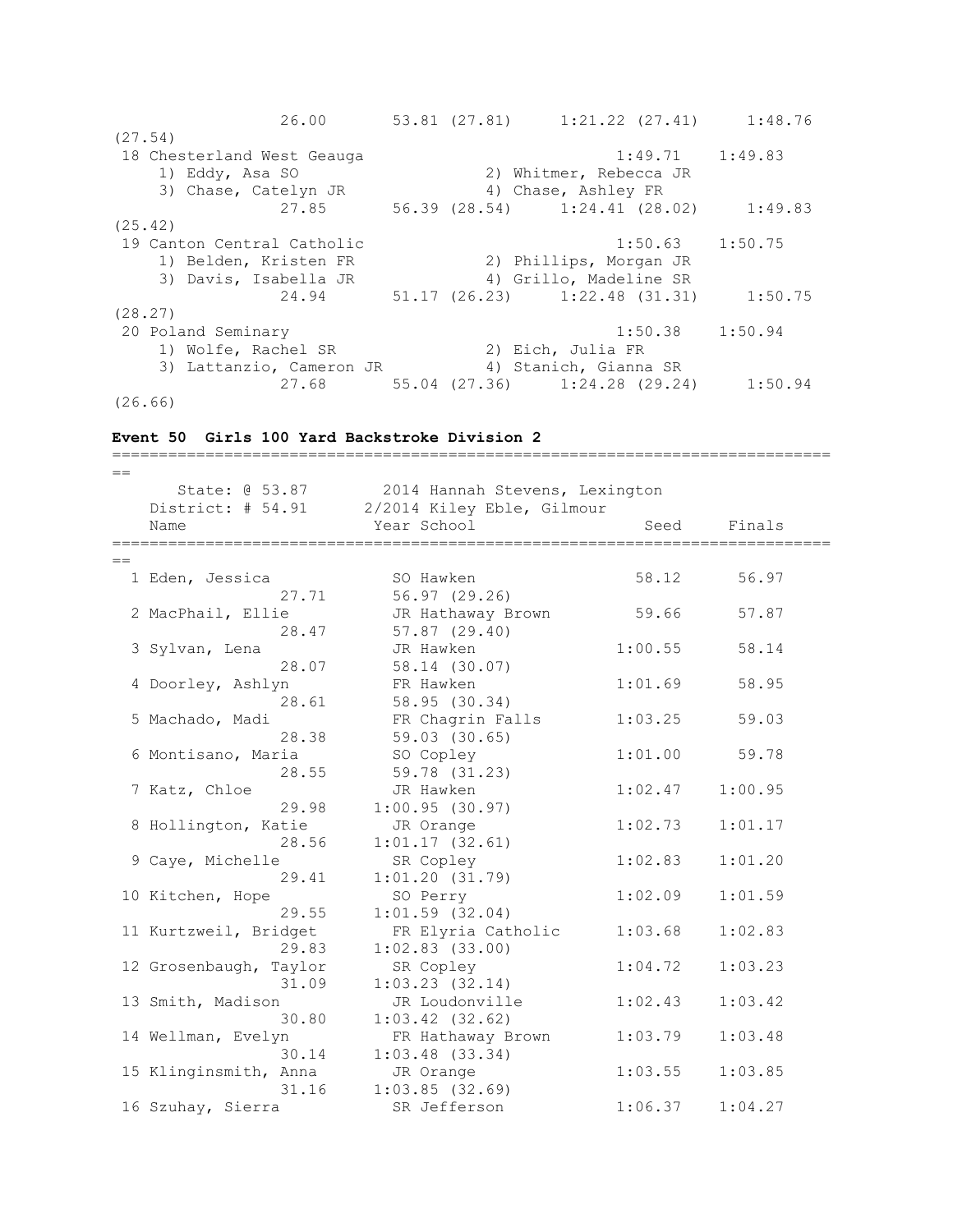| 31.01                | 1:04.27(33.26)    |         |         |
|----------------------|-------------------|---------|---------|
| 17 Kluq, Isabella    | SR Chagrin Falls  | 1:07.48 | 1:04.78 |
| 31.29                | $1:04.78$ (33.49) |         |         |
| 18 Haywood, Daelynn  | FR Hathaway Brown | 1:05.79 | 1:04.96 |
| 31.50                | 1:04.96(33.46)    |         |         |
| 19 Glime, Mandy      | SR Kenston        | 1:04.78 | 1:05.50 |
| 31.65                | 1:05.50(33.85)    |         |         |
| 20 Hanek, Izzy       | FR Jefferson      | 1:02.32 | 1:05.93 |
| 30.96                | 1:05.93(34.97)    |         |         |
| 21 Trem, Sophia      | FR Lake Catholic  | 1:07.73 | 1:05.96 |
| 32.20                | $1:05.96$ (33.76) |         |         |
| 22 Bennett, Maddy    | JR South Range    | 1:06.45 | 1:06.39 |
| 32.27                | 1:06.39(34.12)    |         |         |
| 23 Bokan, Brooklyn   | JR McDonald       | 1:04.89 | 1:06.47 |
| 31.88                | 1:06.47(34.59)    |         |         |
| 24 Bochenek, Molly   | FR Kenston        | 1:07.49 | 1:06.65 |
| 32.81                | 1:06.65(33.84)    |         |         |
| 25 Zahand, Olivia    | FR Cuyahoga Hts   | 1:07.37 | 1:07.27 |
| 31.63                | $1:07.27$ (35.64) |         |         |
| 26 Svette, Grace     | FR Chagrin Falls  | 1:07.07 | 1:07.89 |
| 32.63                | $1:07.89$ (35.26) |         |         |
| 27 Montgomery, Megan | FR Marlington     | 1:05.95 | 1:08.54 |
| 31.69                | $1:08.54$ (36.85) |         |         |
| 28 Meng, Nova        | SR Revere         | 1:07.69 | 1:09.82 |
| 33.14                | $1:09.82$ (36.68) |         |         |
| -- Bowers, Hannah    | SO Salem Senior   | 1:04.59 | DQ.     |
| 31.49                | DQ (34.07)        |         |         |

# **Event 51 Girls 100 Yard Breaststroke Division 2**

| $==$ |                      |                                                         |         |          |
|------|----------------------|---------------------------------------------------------|---------|----------|
|      |                      | State: @ 1:01.38 2019 Jamyson Robb, Beloit W Branch     |         |          |
|      |                      | District: # 1:02.14 2/14/2020 Jamyson Robb, West Branch |         |          |
|      | Name                 | Year School                                             | Seed    | Finals   |
|      |                      |                                                         |         |          |
| $=$  |                      |                                                         |         |          |
|      | 1 Robb, Jamyson      | SR West Branch                                          | 1:05.77 | 1:02.14# |
|      | 29.11                | $1:02.14$ $(33.03)$                                     |         |          |
|      | 2 Ohaimhirgin, Cate  | SR Gilmour                                              | 1:07.23 | 1:04.36  |
|      | 29.85                | 1:04.36(34.51)                                          |         |          |
|      | 3 Susi, Katie        | SO Elyria Catholic                                      | 1:08.91 | 1:04.43  |
|      | 30.32                | 1:04.43(34.11)                                          |         |          |
|      | 4 Bare, Sydney       | JR Hawken                                               | 1:04.36 | 1:05.08  |
|      | 30.46                | $1:05.08$ $(34.62)$                                     |         |          |
|      | 5 Berlin, Lindsay    | SR Hawken                                               | 1:06.85 | 1:05.90  |
|      | 30.82                | 1:05.90(35.08)                                          |         |          |
|      | 6 Barragate, Bella   | JR Laurel                                               | 1:08.32 | 1:06.07  |
|      | 30.88                | 1:06.07(35.19)                                          |         |          |
|      | 7 Klem, Rachel       | JR Crestview                                            | 1:07.60 | 1:06.10  |
|      | 30.70                | 1:06.10(35.40)                                          |         |          |
|      | 8 Sage, Britney      | SR Loudonville                                          | 1:07.97 | 1:06.27  |
|      | 31.26                | 1:06.27(35.01)                                          |         |          |
|      | 9 Cox, Claire        | FR Marlington                                           | 1:08.24 | 1:06.80  |
|      | 31.52                | 1:06.80(35.28)                                          |         |          |
|      | 10 Machado, Madi     | FR Chagrin Falls                                        | 1:09.89 | 1:07.61  |
|      | 31.95                | $1:07.61$ (35.66)                                       |         |          |
|      | 11 Jacknewitz, Lilly | SO Archbishop Hoban                                     | 1:08.21 | 1:08.39  |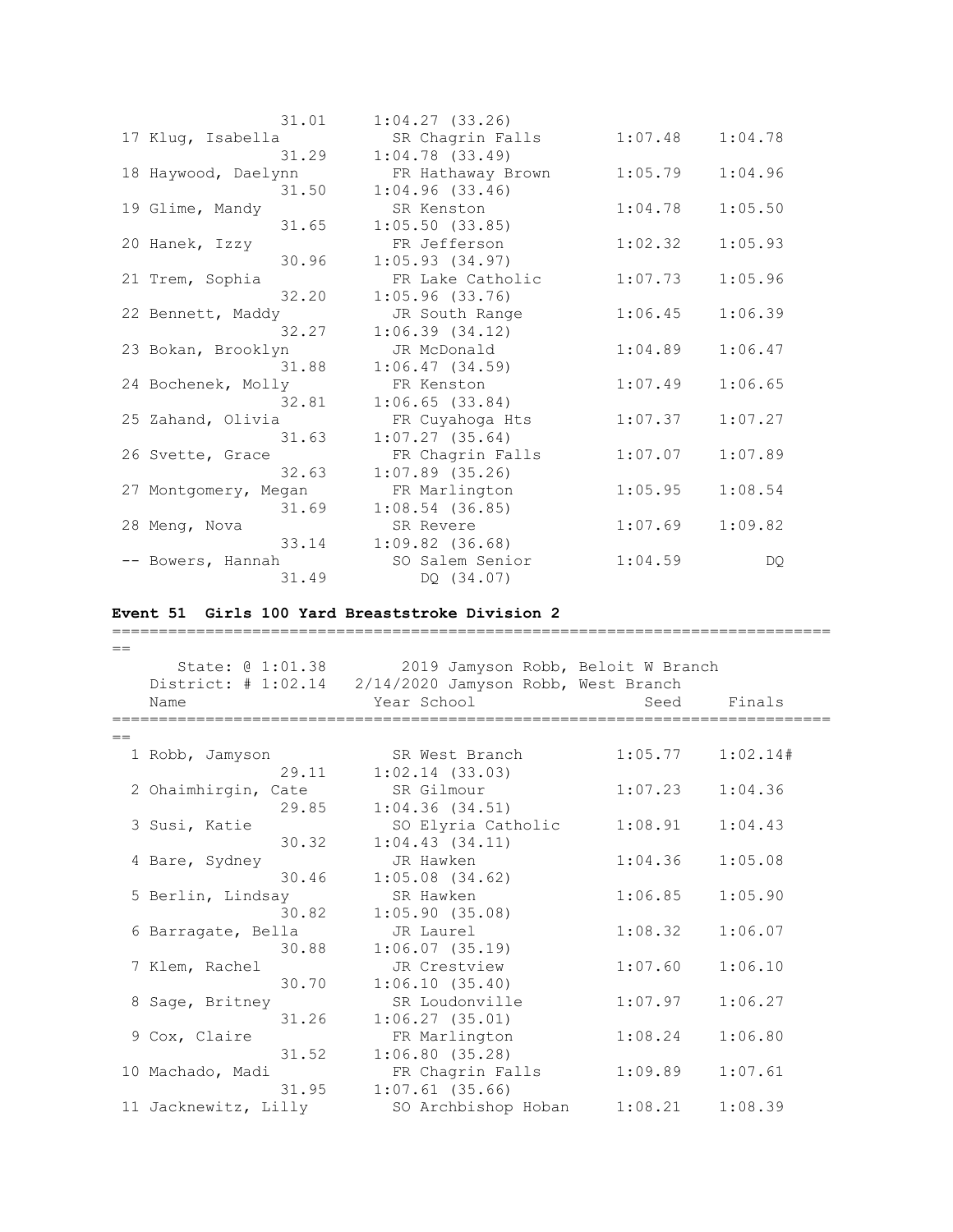| 31.76                  | 1:08.39(36.63)      |         |         |
|------------------------|---------------------|---------|---------|
| 12 Voytek, Kenni       | JR Cuyahoga Hts     | 1:09.45 | 1:08.59 |
| 31.81                  | $1:08.59$ (36.78)   |         |         |
| 13 Turi, Danielle      | SR Hawken           | 1:10.58 | 1:09.25 |
| 32.12                  | 1:09.25(37.13)      |         |         |
| 14 Ricciardi, Gina     | SR Mooney           | 1:09.62 | 1:09.41 |
| 31.85                  | $1:09.41$ (37.56)   |         |         |
| 15 Fan, Emily          | JR Beachwood        | 1:10.70 | 1:09.94 |
| 32.76                  | $1:09.94$ $(37.18)$ |         |         |
| 16 Bodine, Preslie     | FR Poland           | 1:10.92 | 1:10.09 |
| 31.90                  | 1:10.09(38.19)      |         |         |
| 17 LaRosa, Nina        | FR Bay              | 1:08.35 | 1:10.19 |
| 32.88                  | 1:10.19(37.31)      |         |         |
| 18 Kurtzweil, Nina     | SR Elyria Catholic  | 1:11.73 | 1:10.32 |
| 32.75                  | $1:10.32$ $(37.57)$ |         |         |
| 19 Agwa, Muna          | FR Hathaway Brown   | 1:10.72 | 1:10.62 |
| 32.18                  | $1:10.62$ $(38.44)$ |         |         |
| 20 Slabe, Julia        | SO Hawken           | 1:12.88 | 1:10.94 |
| 33.82                  | 1:10.94(37.12)      |         |         |
| 21 Buchheit, Jocelyn   | SR Columbiana       | 1:11.92 | 1:11.14 |
| 33.73                  | 1:11.14(37.41)      |         |         |
| 22 Jones, Madison      | FR Kenston          | 1:12.03 | 1:11.97 |
| 33.48                  | 1:11.97(38.49)      |         |         |
| 23 Robinson, True      | SR Beaumont         | 1:13.06 | 1:12.01 |
| 33.00                  | $1:12.01$ (39.01)   |         |         |
| 24 Crawford, Andi      | SO Fairview Park    | 1:13.21 | 1:13.04 |
| 34.59                  | $1:13.04$ (38.45)   |         |         |
| 25 Hamilton, Katherine | SO Orange           | 1:12.41 | 1:13.22 |
| 34.62                  | $1:13.22$ $(38.60)$ |         |         |
| 26 Spremulli, Ella     | SO Chagrin Falls    | 1:12.76 | 1:13.53 |
| 34.21                  | 1:13.53(39.32)      |         |         |
| 27 Brown, Angelina     | FR Geneva           | 1:13.40 | 1:13.58 |
| 34.45                  | $1:13.58$ (39.13)   |         |         |
| 28 Coffey, Claire      | SO Chagrin Falls    | 1:14.63 | 1:14.60 |
| 34.63                  | 1:14.60(39.97)      |         |         |
| 29 Spencer, Emma       | JR Hathaway Brown   | 1:13.80 | 1:15.26 |
| 35.57                  | 1:15.26(39.69)      |         |         |
| -- Trem, Natali        | SR Lake Catholic    | 1:11.71 | DQ.     |
| 31.89                  | DQ (37.78)          |         |         |

# **Event 52 Girls 400 Yard Freestyle Relay Division 2**

| State: 0 3:25.66                          |                                                    | 2018 Hawken, Hawken |                                             |                     |
|-------------------------------------------|----------------------------------------------------|---------------------|---------------------------------------------|---------------------|
| District: # 3:26.02                       | 2/21/2016 Hawken<br>Hart, Doerr, Svitavsky, Heller |                     | M. O'Brien, B. Hart, A. Hay, P. Brown       |                     |
| School                                    |                                                    |                     | Seed                                        | Finals              |
|                                           |                                                    |                     |                                             |                     |
| 1 Gates Mills Hawken                      |                                                    |                     |                                             | $3:32.62$ $3:29.15$ |
| 1) Eden, Jessica SO<br>3) Hart, Bainon SR |                                                    |                     | 2) Mallett, Maggie SO<br>4) Gilson, Ella JR |                     |
| 24.51                                     |                                                    |                     | 51.58 (51.58) 1:16.30 (24.72)               | 1:44.05             |
| (52.47)                                   |                                                    |                     |                                             |                     |
| 2:09.05(25.00)<br>(52, 36)                |                                                    |                     | 2:36.79 (52.74) 3:01.42 (24.63)             | 3:29.15             |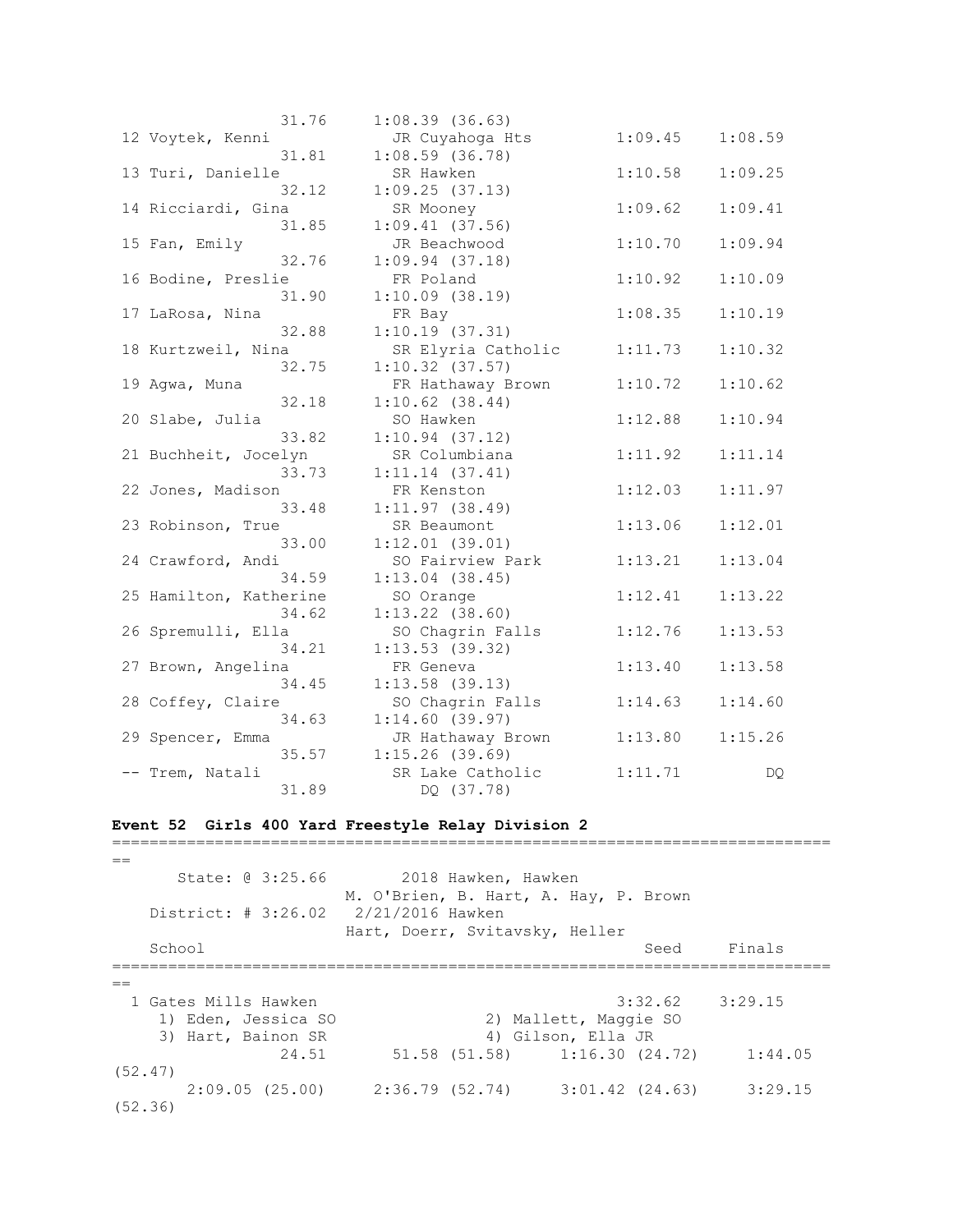2 Shaker Hts Hathaway Brown 3:33.72 3:38.27 1) Seelbach, Taplin FR 2) Tropper, Stephanie JR 3) Stewart, Meredith FR 4) Engles, Cate SR 25.37 54.08 (54.08) 1:19.72 (25.64) 1:48.51 (54.43) 2:14.20 (25.69) 2:42.66 (54.15) 3:08.78 (26.12) 3:38.27 (55.61) 3 Pepper Pike Orange 3:49.44 3:41.08 1) Klinginsmith, Anna JR 2) Halloran, Kate SO 3) Hollington, Katie JR 4) Klinginsmith, Lily SO 27.08 57.14 (57.14) 1:23.82 (26.68) 1:53.45 (56.31) 2:19.19 (25.74) 2:48.17 (54.72) 3:13.48 (25.31) 3:41.08 (52.91) 4 Gates Mills Gilmour Academy 3:49.34 3:43.60 1) Meyer, Abby JR 2) Markowski, Taylor SO 3) Frank, Anna SR 4) Valenza, Grace SR 25.90 54.18 (54.18) 1:21.42 (27.24) 1:51.82 (57.64) 2:18.82 (27.00) 2:49.45 (57.63) 3:14.82 (25.37) 3:43.60 (54.15) 5 Copley 3:52.16 3:43.95 1) Montisano, Maria SO 2) Caye, Michelle SR 3) Persinger, Hailey SO 4) Canode, Emma JR 26.64 55.98 (55.98) 1:22.15 (26.17) 1:50.99 (55.01) 2:18.78 (27.79) 2:49.00 (58.01) 3:15.17 (26.17) 3:43.95 (54.95) 6 Chagrin Falls 3:55.35 3:46.80 1) Mills, Annie SO 2) Klug, Isabella SR 3) Machado, Madi FR 4) Bare, Libby SR 27.24 57.00 (57.00) 1:23.89 (26.89) 1:53.28 (56.28) 2:20.16 (26.88) 2:50.50 (57.22) 3:17.25 (26.75) 3:46.80 (56.30) 7 Archbishop Hoban 3:57.42 3:51.38 1) Wyszynski, Grace JR 2) Gallagher, Grace SO 3) Zaucha, Megan SR 4) Cook, Natalie SO 27.71 59.34 (59.34) 1:26.37 (27.03) 1:57.35 (58.01) 2:24.49 (27.14) 2:54.91 (57.56) 3:21.54 (26.63) 3:51.38 (56.47) 8 Cleveland Heights Beaumont 3:56.88 3:52.96 1) Lisac, Ella JR 2) Hanna, Ellie SO 3) Koonce, Camryn SO 4) Rudmann, Mateja SO 26.59 56.62 (56.62) 1:24.34 (27.72) 1:55.73 (59.11) 2:23.31 (27.58) 2:54.07 (58.34) 3:21.17 (27.10) 3:52.96 (58.89) 9 Mentor Lake Catholic 4:03.15 3:55.01 1) O'Keeffe, Maria JR 2) Trem, Sophia FR 3) Richardson, Claire SR 4) Trem, Natali SR 26.94 57.37 (57.37) 1:26.14 (28.77) 1:57.91 (1:00.54) 2:25.71 (27.80) 2:58.29 (1:00.38) 3:25.10 (26.81) 3:55.01 (56.72) 10 Chagrin Falls Kenston 4:05.45 4:00.86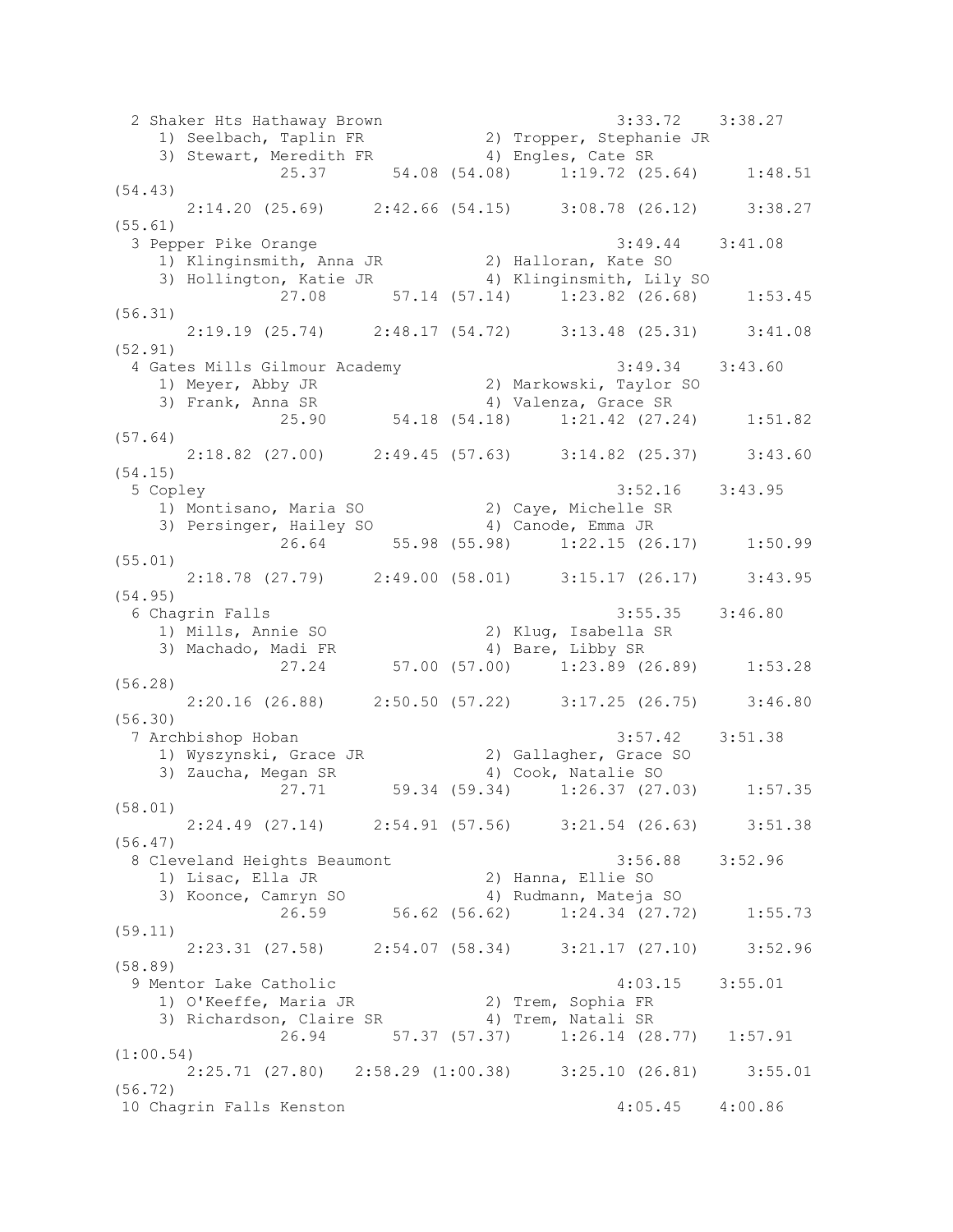1) Nidy, Claire SR 2) Kapcio, Jenny SO 3) Jaroch, Lauren FR 4) DiBernardo, Cayla FR 29.39 1:01.37 (1:01.37) 1:29.87 (28.50) 2:00.76 (59.39) 2:29.28 (28.52) 3:00.72 (59.96) 3:19.30 (18.58) 4:00.86 (1:00.14) 11 Perry 4:02.77 4:02.62 1) Hurley, Lauren SR 2) Scales, Claire JR 3) Renau, Addison FR 4) Hodgson, Saydee JR 28.95 1:01.03 (1:01.03) 1:30.13 (29.10) 2:02.70 (1:01.67) 2:31.23 (28.53) 3:03.42 (1:00.72) 3:31.92 (28.50) 4:02.62 (59.20) 12 Poland Seminary 4:07.20 4:03.19 1) Stanich, Gianna SR 2) Wolfe, Rachel SR 3) Bodine, Preslie FR 4) Ungaro, Carly SR 28.50 1:00.21 (1:00.21) 1:29.16 (28.95) 2:01.03 (1:00.82) 2:30.20 (29.17) 3:04.10 (1:03.07) 3:31.29 (27.19) 4:03.19 (59.09) 13 Canton Central Catholic 4:13.62 4:03.43 1) Phillips, Morgan JR 2) Grillo, Madeline SR 3) Dimos, Sophia SR 4) Belden, Kristen FR 28.13 59.28 (59.28) 1:26.69 (27.41) 1:58.48 (59.20) 2:30.70 (32.22) 3:08.64 (1:10.16) 3:33.87 (25.23) 4:03.43 (54.79) 14 Padua Franciscan 4:08.34 4:03.96 1) Blatnik, Christine SR 2) Lew, Michelle SR 3) Schrantz, Gabby SO 4) Cohagan, Charlotte SO 29.57 1:03.09 (1:03.09) 1:32.52 (29.43) 2:04.75 (1:01.66) 2:34.05 (29.30) 3:07.73 (1:02.98) 3:34.27 (26.54) 4:03.96 (56.23) 15 Lodi Cloverleaf 4:09.74 4:05.15 1) Slife, Ashley FR 2) Hayhurst, Aubrie FR 3) Slife, Lauren SR 4) Simpson, Marjorie FR 29.08 1:01.04 (1:01.04) 1:31.83 (30.79) 2:05.41 (1:04.37) 2:34.34 (28.93) 3:07.10 (1:01.69) 3:34.80 (27.70) 4:05.15 (58.05) 16 Richfield Revere 4:08.33 4:06.02<br>1) Gowda, Tarini FR 2) Meng, Nova SR<br>2) Reisers 1 1) Gowda, Tarini FR 2) Meng, Nova SR 3) Raimondo, Jessica SR 4) DiSalvo, Abby FR 28.94 1:00.66 (1:00.66) 1:30.06 (29.40) 2:03.36 (1:02.70) 2:32.89 (29.53) 3:07.27 (1:03.91) 3:35.00 (27.73) 4:06.02 (58.75) 17 Chardon Notre Dame Cathedral L 4:09.97 4:07.16 1) Delaney, Grace SR 2) Nosse, Dorothy Anne SO 3) Currier, Allie Beth SO 4) Delaney, Kathleen FR 31.11 1:06.29 (1:06.29) 1:33.54 (27.25) 2:06.51 (1:00.22) 2:35.00 (28.49) 3:06.52 (1:00.01) 3:35.48 (28.96) 4:07.16 (1:00.64) 18 Orrville 4:11.86 4:07.43 1) Kinnaird, Kaylee JR 2) Dreher, Rachel FR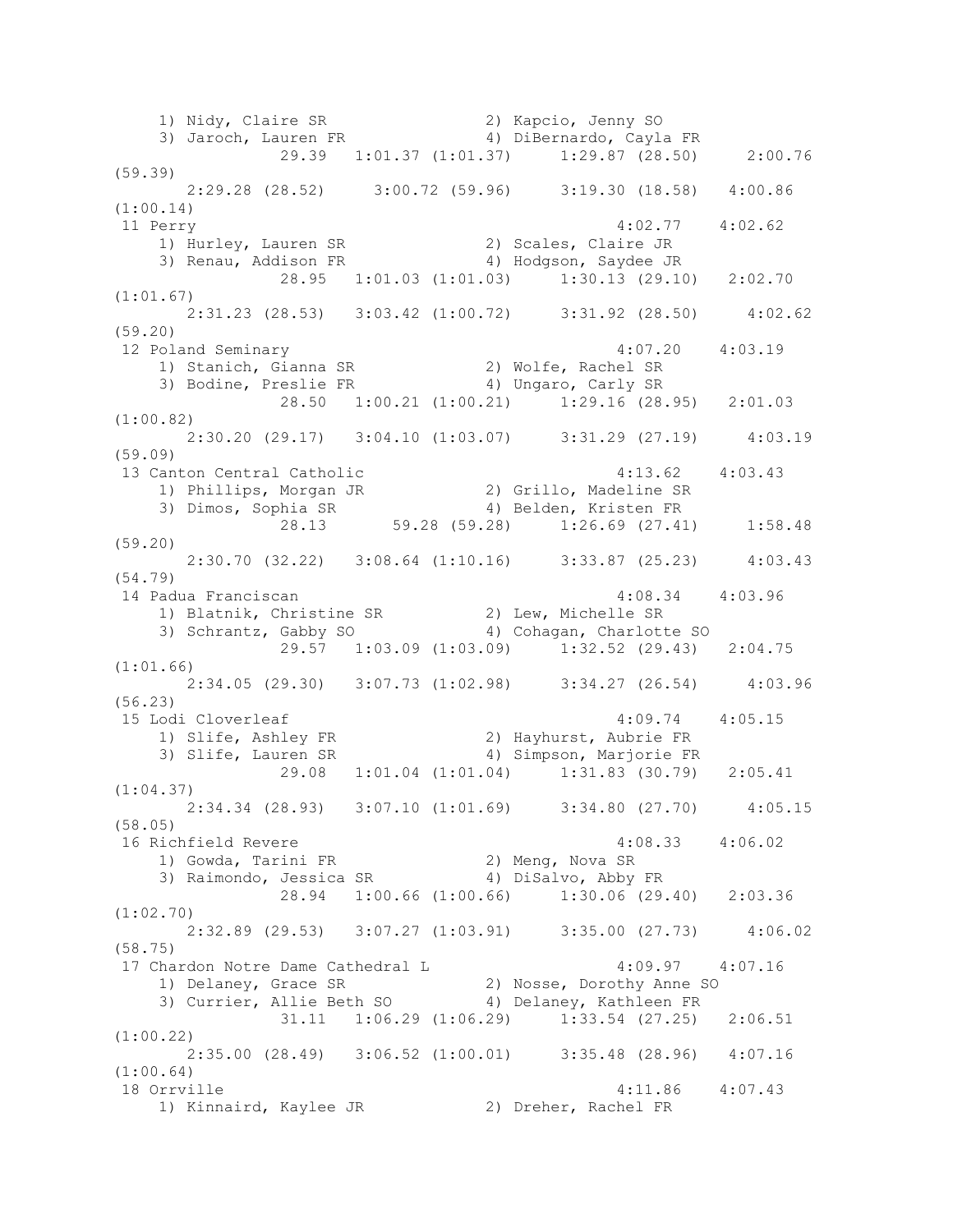3) Batchlet, Emily FR 4) Mosley, Kendra SR 28.68 1:01.63 (1:01.63) 1:32.43 (30.80) 2:08.17 (1:06.54) 2:35.52 (27.35) 3:06.90 (58.73) 3:35.46 (28.56) 4:07.43 (1:00.53) 19 Bay Village Bay 4:07.70 4:09.00 1) Gaudino, Danielle SR 2) Dent, Abbie FR 3) Milligan, Regan FR 4) Donahue, Abigail JR 28.83 1:00.71 (1:00.71) 1:31.17 (30.46) 2:06.02 (1:05.31) 2:36.00 (29.98) 3:09.27 (1:03.25) 3:37.23 (27.96) 4:09.00 (59.73) 20 Jefferson Area 4:09.90 4:15.99 1) Meaney, Alyssa SR 2) Glink, Annalise FR 3) Szuhay, Sierra SR 4) Hanek, Izzy FR 29.89 1:05.20 (1:05.20) 1:25.67 (20.47) 2:16.48 (1:11.28) 2:44.90 (28.42) 3:16.35 (59.87) 3:43.70 (27.35) 4:15.99 (59.64) Combined Team Scores - Division 2 - Through Event 52 1. Gates Mills Hawken 543 2. Shaker Hts Hathaway Brown 372 3. Gates Mills Gilmour Academy 175 4. Chagrin Falls 116 5. Pepper Pike Orange 111 6. Copley 108 7. Chagrin Falls Kenston 92 8. Bay Village Bay 69 9. Archbishop Hoban 80 10. Alliance Marlington 69 11. Cleveland Heights Beaumont 61 12. Shaker Hts Laurel 60 13. Beachwood 42 14. Elyria Catholic 39 15. Beloit West Branch 36 16. Mentor Lake Catholic 34 17. Kirtland 33 18. Poland Seminary 31 19. Loudonville 29 19. Canton Central Catholic 29<br>21. Cuyahoga Heights 27 21. Cuyahoga Heights 27 21. Fairview Park Fairview 27 23. Chesterland West Geauga 25 23. Perry 25 25. Padua Franciscan 20 26. Columbiana Crestview 18 27. Richfield Revere 17 28. Medina Buckeye 1991, 1992. Iodi Cloverleaf 9<br>1 - 29. Lodi Cloverleaf<br>30. Youngstown Cardinal Mooney 30. Youngstown Cardinal Mooney 3 31. Jefferson Area 1